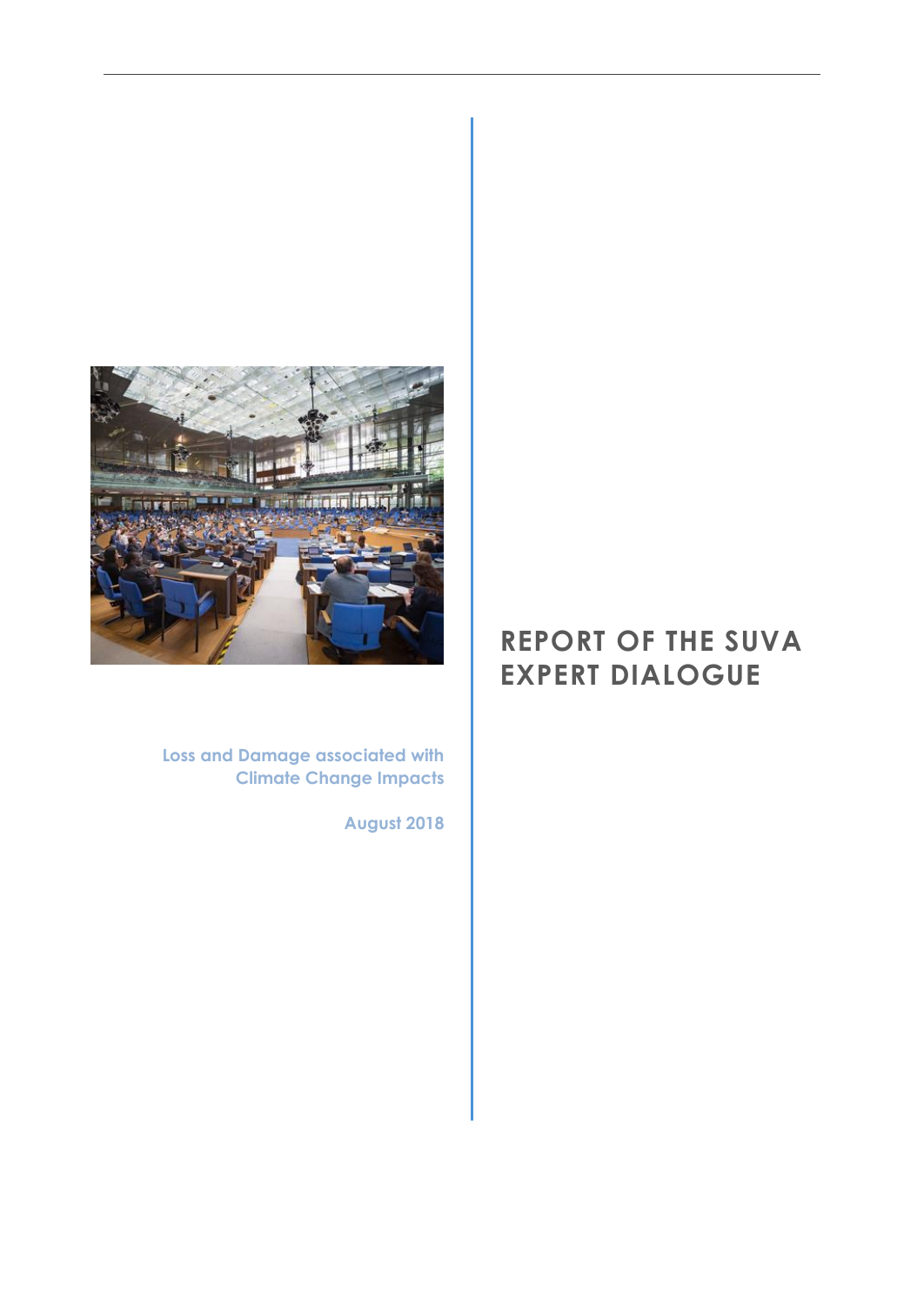# **Table of Contents**

| $\mathbf{II}$ . |                                                                            |
|-----------------|----------------------------------------------------------------------------|
|                 | b. LINKAGES TO THE FIVE-YEAR ROLLING WORKPLAN OF THE EXECUTIVE COMMITTEE 3 |
| III.            |                                                                            |
| IV              |                                                                            |
|                 |                                                                            |
|                 |                                                                            |
|                 |                                                                            |
|                 |                                                                            |

# **Annexes**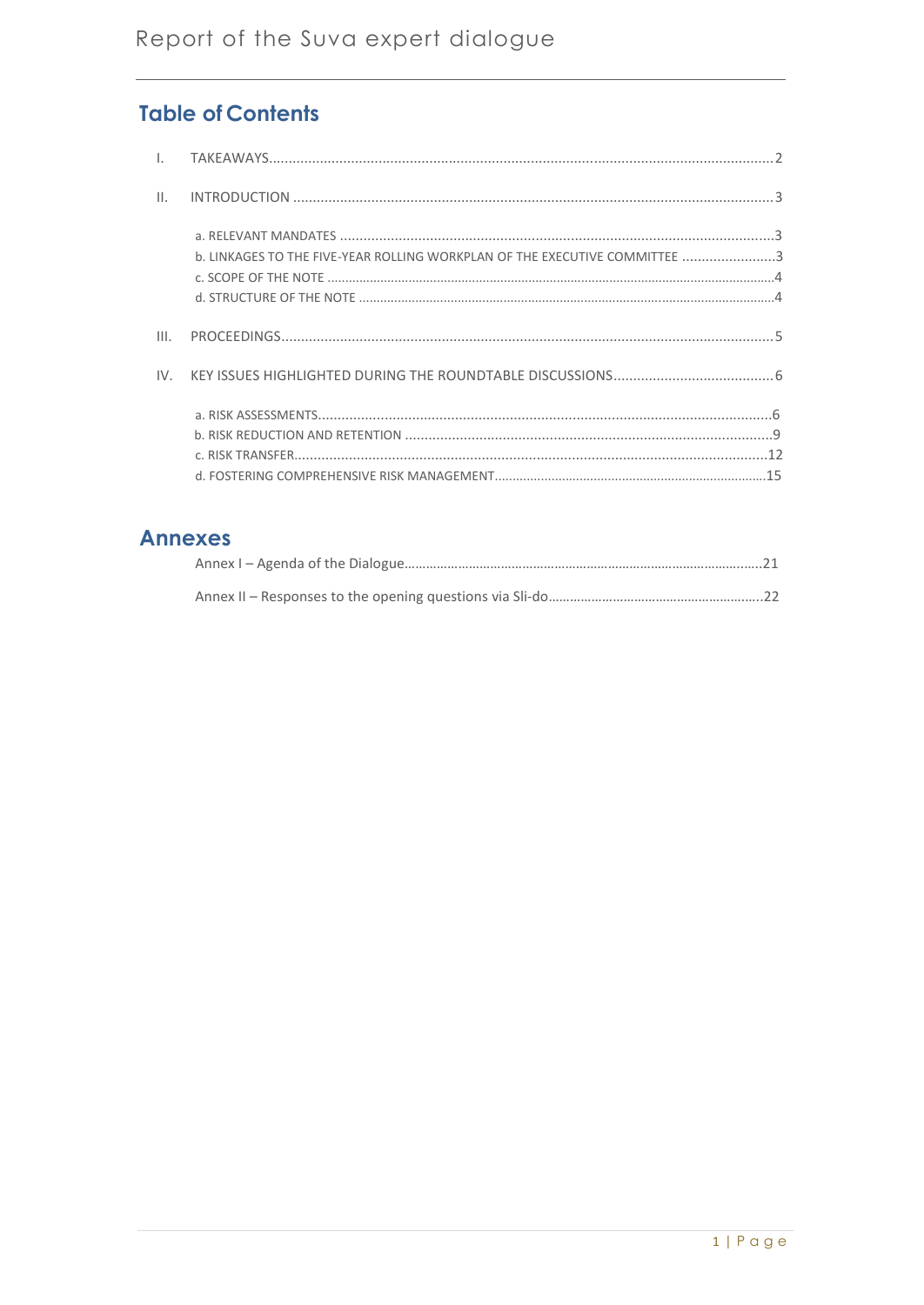# <span id="page-2-0"></span>I.TAKEAWAYS

Countries face an evolving landscape of climate impacts and risks while striving towards sustainable, climate-resilient development. Comprehensively addressing loss and damage associated with climate change impacts requires a forward-looking and long-term perspective which takes into account the incremental and cumulative nature of some of the impacts.

Risk assessment is an iterative, ongoing process to keep decision-makers informed and support systems aligned with emerging needs and values. Assessing the risks of long-term climate impacts in the future would benefit from the use of dynamic, probabilistic climate models that integrate not only readilyquantifiable parameters but also demographic, socio-economic data and information on non-economic assets. Such assets include societal/cultural identity, territory, indigenous knowledge and ecosystem services.

Comprehensive risk management needs to take place at all levels. Improvement of decision-making tools to enable optimization of action and support at all levels is crucial. Local communities need to be futher involved, and their experience of loss and damage understood and integrated into the risk assessment process. Otherwise the picture of future climate impacts will remain incomplete and detached from local realities.

With a better understanding of future climate impacts and risks, adopting a comprehensive risk management lens can help mobilize a palette of actions to reduce, transfer and retain risks in a way that would best address the spectrum and timescale of climate risks faced by society and systems that sustain our well-being. Resouce allocation can, then, be optimized across preemptive efforts and contingency arrangements. Understanding the context-specificness of the risks and challenges across different time horizons is critical to averting, minimizing and addressing residual loss and damage not avoided through mitigation or planned adaptation efforts.

Insurance tools, when applied complementarily with risk reduction and retention measures, can offer financial protection against extreme weather events. Knowledge and expertise from the use of those tools is valuable and can feed into the additional and complementary suite of support systems that need to be developed, especially to address incremental and cumulative residual risks, including in relation to slow onset climatic processes.

The circumstances of the poorest population need to be taken into account when designing insurance products, including smart premium support. Other climate and disaster risk financing instruments, such as forecast-based financing mechanisms, also need to be mainstreamed in the tool box for managing risks comprehensively.

Further clarity and specificity on what it means to avert, minimize and address loss and damage associated with climate change impacts can facilitate the mobilization of relevant and most appropriate information, data, knowledge, expertise, technology, capacity-building and finance, to respond to the emerging needs of developing countries in managing residual climate impacts in the future.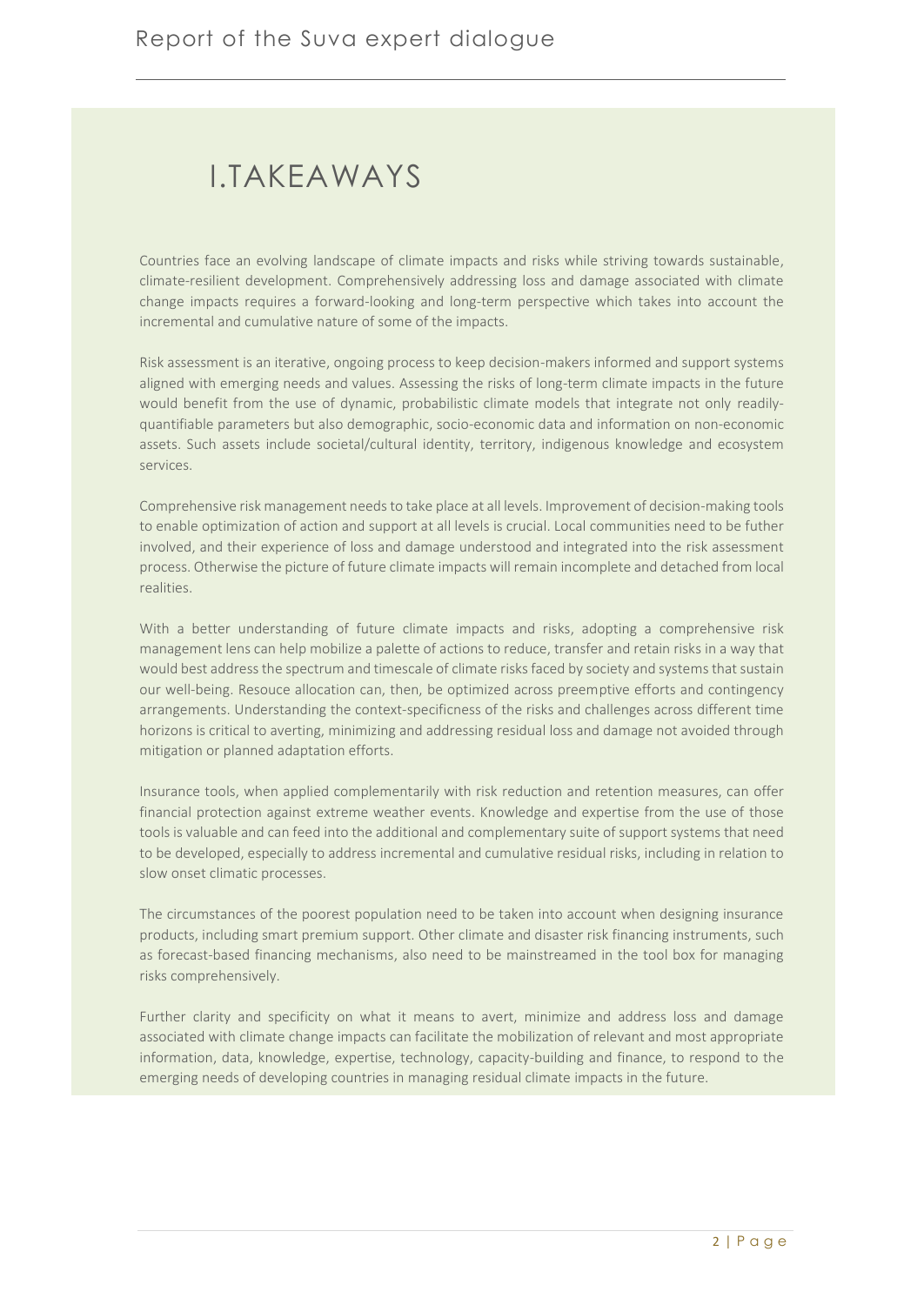# <span id="page-3-0"></span>II.INTRODUCTION

# a. RELEVANT MANDATES

The Conference of the Parties, at its twenty-third session (COP 23), requested the secretariat to organize an expert dialogue to explore a wide range of information, inputs and views on ways of facilitating the mobilization and securing of expertise and enhancement of support, including finance, technology and capacity-building, for averting, minimizing and addressing loss and damage associated with the adverse effects of climate change, including extreme weather events and slow onset events. The COP agreed to name this dialogue the Suva Expert Dialogue (Dialogue).<sup>1</sup>

COP 23 also requested the secretariat to prepare a report on the Dialogue for consideration by the Executive Committee of the Warsaw International Mechanism for Loss and Damage associated with Climate Change Impacts (Executive Committee) at its second meeting in 2018.<sup>2</sup> The meeting (Excom 8) will take place from 18 to 21 September 2018, in Bonn, Germany.<sup>3</sup>

The Dialogue was organized under the guidance of the SBI Chair and the Executive Committee, and it will inform the preparation of the technical paper referred to in paragraph 2(f) of decision 4/CP.22.

This technical paper will elaborate the sources of financial support, as provided through the Financial Mechanism of the Convention, for addressing loss and damage as described in relevant decisions, as well as modalities for accessing such support. It will also include an elaboration of finance available for addressing loss and damage outside the Financial Mechanism, as well as the modalities for accessing it.<sup>4</sup>

The technical paper will be prepared by the secretariat and will be made available to Parties by the fiftieth sessions of the subsidiary bodies (June 2019) for consideration in the review of the Warsaw International Mechanism. The Executive Committee will assist the secretariat in determining the scope of the paper.

# b. LINKAGES TO THE FIVE-YEAR ROLLING WORKPLAN OF THE EXECUTIVE COMMITTEE

Strategic workstream (e) of the five-year rolling workplan of the Executive Committee aims to enhance cooperation and facilitation in relation to action and support, including finance, technology and capacitybuilding, to address loss and damage associated with the adverse effects of climate change.

In the context of activity 1 (a) of this workstream, the Executive Committee called for submissions, in December 2017, on the type and nature of actions to address loss and damage for which finance may be required. In response, 21 sets of inputs were submitted by Parties and organizations. <sup>5</sup> As requested

1

<sup>1</sup> FCCC/CP/2017/11, paragraph 81.

<sup>&</sup>lt;sup>2</sup> See paragraph 11 of decision 5/CP.23.

<sup>&</sup>lt;sup>3</sup> See: <u>https://unfccc.int/process-and-meetings/bodies/constituted-bodies/executive-committee-of-</u> [the-warsaw-international-mechanism-for-loss-and-damage-wim-excom/workshops-meetings/excom8](https://unfccc.int/process-and-meetings/bodies/constituted-bodies/executive-committee-of-the-warsaw-international-mechanism-for-loss-and-damage-wim-excom/workshops-meetings/excom8)

 $4$  Decision 4/CP.22, paragraph 2(f)–(g).

<sup>&</sup>lt;sup>5</sup> Submissions are available at: [https://cop23.unfccc.int/process/bodies/constituted-bodies/executive](https://cop23.unfccc.int/process/bodies/constituted-bodies/executive-committee-of-the-warsaw-international-mechanism-for-loss-and-damage-wim-excom/areas-of-work/financial-instruments/call-for-submissions-on-type-and-nature-of-actions-to-address-loss-and-damage-for-which-finance)[committee-of-the-warsaw-international-mechanism-for-loss-and-damage-wim-excom/areas-of](https://cop23.unfccc.int/process/bodies/constituted-bodies/executive-committee-of-the-warsaw-international-mechanism-for-loss-and-damage-wim-excom/areas-of-work/financial-instruments/call-for-submissions-on-type-and-nature-of-actions-to-address-loss-and-damage-for-which-finance)[work/financial-instruments/call-for-submissions-on-type-and-nature-of-actions-to-address-loss-and](https://cop23.unfccc.int/process/bodies/constituted-bodies/executive-committee-of-the-warsaw-international-mechanism-for-loss-and-damage-wim-excom/areas-of-work/financial-instruments/call-for-submissions-on-type-and-nature-of-actions-to-address-loss-and-damage-for-which-finance)[damage-for-which-finance](https://cop23.unfccc.int/process/bodies/constituted-bodies/executive-committee-of-the-warsaw-international-mechanism-for-loss-and-damage-wim-excom/areas-of-work/financial-instruments/call-for-submissions-on-type-and-nature-of-actions-to-address-loss-and-damage-for-which-finance)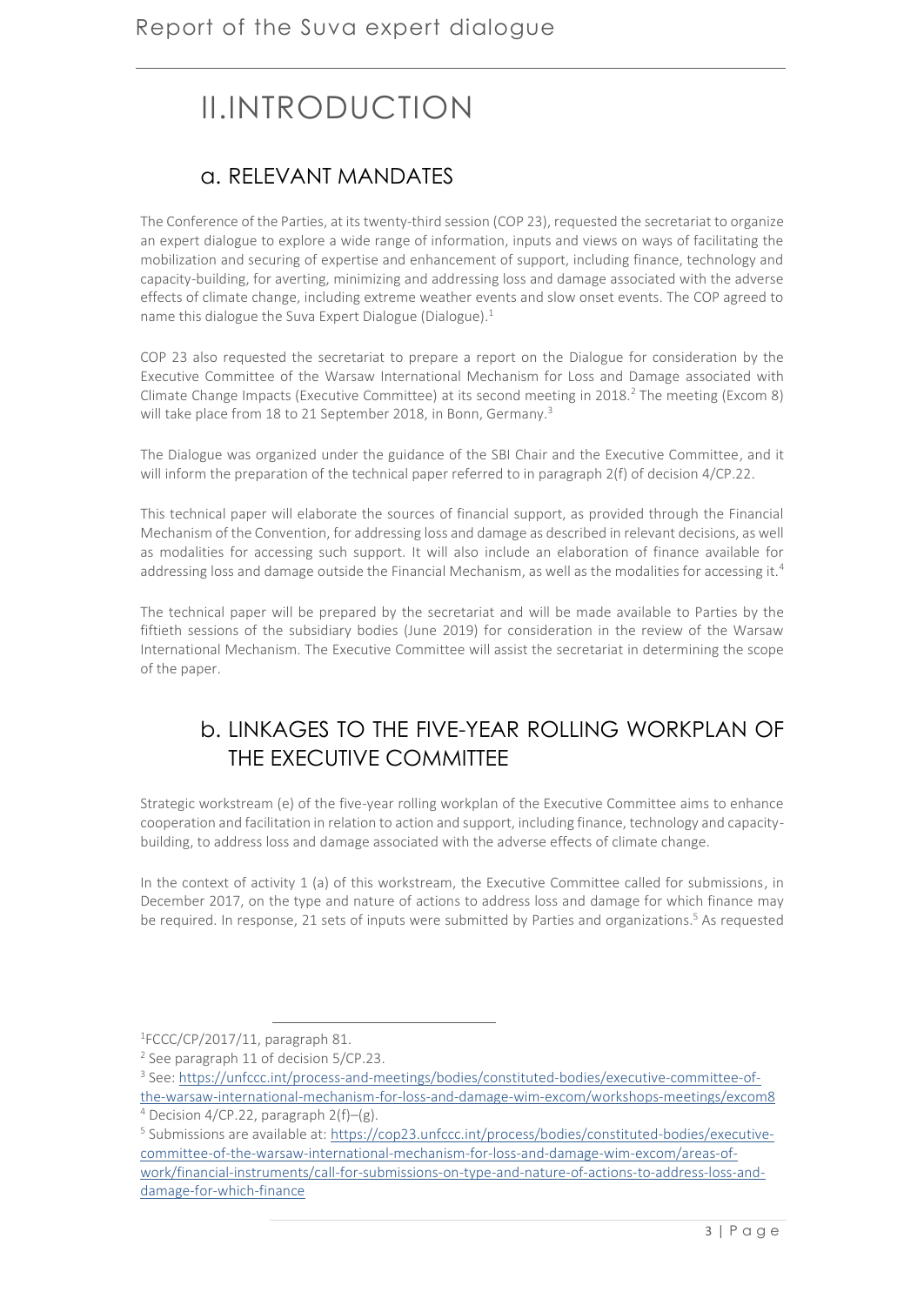by the Executive Committee, the secretariat synthesized the inputs received and made them available prior to the 7th meeting of the Executive Committee (Excom 7).<sup>6</sup>

The submissions, as well as the present note, will inform the scoping exercise for the technical paper mentioned above, which will take place at Excom 8.<sup>7</sup>

# c. SCOPE OF THE NOTE

This note provides an overview of key information, inputs and views explored during the Dialogue.

In accordance with the guidance provided at Excom 7, the outcomes of the Dialogue are captured around the following guiding questions, which aim at enhancing the understanding of actions to avert, minimize and address loss and damage for which expertise and support are required:

- a. What are the available and emerging approaches?
- b. How should the approaches be designed and implemented?
- c. What are the barriers/gaps/challenges for design and implementation?
- d. What are the solutions and opportunities for addressing barriers/gaps/ challenges?
- e. What are the opportunities for scaling up the approaches to meet the needs in developing countries?
- f. Are there sources of support, including finance, technology and capacity building? If so, what are they? Are these sources available inside or outside the Convention?
- g. What are the organizations that can help support implementation and scaling up of approaches to meet needs in developing countries?
- h. What are the cross-cutting institutional frameworks/enabling environments that can facilitate these actions?

Inputs, views and information shared at the Dialogue varied in terms of the depth and extent to which each of these questions were addressed. In this note, the term "approach" broadly includes actions, measures, practices, schemes, initiatives and instruments in order to fully capture the information shared during the Dialogue.

# d. STRUCTURE OF THE NOTE

This document is structured in four parts: takeaways (Chapter I), introduction (Chapter II), proceedings (Chapter III) and main findings of the roundtable discussions (Chapter IV). Chapter IV is divided into four sections: risk assessement (IV.a); risk transfer (IV.b); risk reduction and retention (IV.c); and comprehensive risk managemeng (IV.d).

Sections IV.a–c summarize the information related to barriers, gaps and challenges as well as solutions and opportunities as they relate to different dimensions of risk management.

Section IV.d summarizes the views and inputs discussed in relation to institutional frameworks, enabling environment and scaling up of current approaches along with possible sources of support, and information shared on organizations that could provide relevant support.

Annex I contains a list of organizations and countries whose experts provided inputs, views and information during the Dialogue. Annex II presents the agenda along with the details of the facilitators

1

<sup>&</sup>lt;sup>6</sup> The synthesis paper is available at:

[https://unfccc.int/sites/default/files/resource/Item\\_9\\_Summary\\_views\\_on\\_actions\\_12\\_Mar.pdf](https://unfccc.int/sites/default/files/resource/Item_9_Summary_views_on_actions_12_Mar.pdf)  $^7$  See workstream (e), activity 1 of the workplan of the Executive Committee at:

[https://cop23.unfccc.int/process/bodies/constituted-bodies/executive-committee-of-the-warsaw](https://cop23.unfccc.int/process/bodies/constituted-bodies/executive-committee-of-the-warsaw-international-mechanism-for-loss-and-damage-wim-excom/workplan)[international-mechanism-for-loss-and-damage-wim-excom/workplan](https://cop23.unfccc.int/process/bodies/constituted-bodies/executive-committee-of-the-warsaw-international-mechanism-for-loss-and-damage-wim-excom/workplan)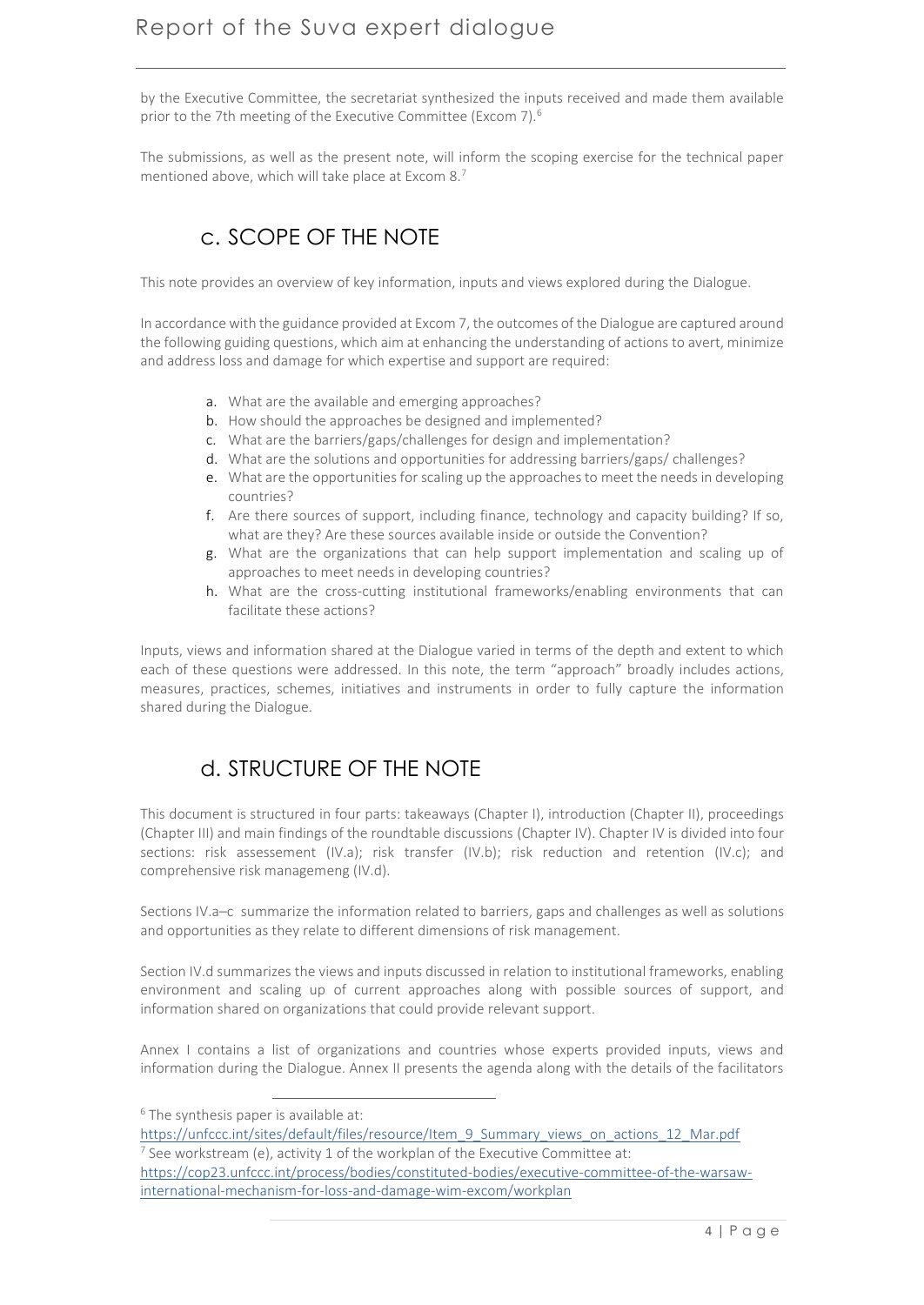and rapporteurs of each segment. Annex III contains the views shared by the participants in response to the Sli-do survey.

Further information on the Dialogue is available online, <sup>8</sup> such as on-demand recordings of the discussions and reports on the roundtable discussions, including tables of approaches, as developed by respective teams of rapporteurs.

# <span id="page-5-0"></span>III.PROCEEDINGS

The Dialogue gathered over 200 experts from governments, the private sector, regional centres, multilateral and bilateral financial entities, university/research centres, United Nations agencies and affiliated organizations and civil society organizations.

The Fijian Presidency opened the Dialogue by highlighting the progress made in relation to loss and damage since the establishment of the Warsaw International Mechanism as well as the importance of the Dialogue as a major milestone for co-creating comprehensive risk management solutions. The Chair of the Subsidiary Body for Implementation then presented the mandate of the Dialogue, laying particular emphasis on the importance of having open and interactive exchanges between technical and policy experts. Lastly, the co-chairs of the Executive Committee recalled the suite of activities leading to the Dialogue, including by presenting key findings of the submissions mentioned above, and underlined the contribution of the Dialogue to the overall objective of enhancing action and support for loss and damage.

The opening session ended with the following two questions, posed to the participants through an interactive online tool, *Sli-do*, which served to set a scene for the subsequent roundtable discussions: *Which climate impact is the largest source of concern? What would unlock the expertise and support needed to address these impacts?* See Annex III for the views shared by the participants.

The Dialogue was structured around six roundtable discussions over two days. The first day comprised two sets of parallel roundtable discussions: one set which addressed risk assessment and risk reduction, and another set on risk transfer and risk reduction. On the second day, the Dialogue took a comprehensive risk management lens in two plenary roundtable discussions: one focusing on extreme weather events and the other one on slow onset climatic processes.

The roundtable discussions were facilitated by renowned experts in the field of risk management, and supported by teams of rapporteurs<sup>9</sup> who made oral reports on the salient points of the discussions during the Dialogue and subsequently produced comprehensive reports on the discussions.<sup>10</sup>

In accordance with the guidance by the Executive Committee, all roundtable discussions were structured around the questions mentioned in Section II-c above. Rapporteurs captured the outcomes of the discussions also per those questions in a textual or table format.

1

<sup>&</sup>lt;sup>8</sup> See[: https://unfccc.int/index.php/topics/adaptation-and-resilience/workstreams/loss-and-damage](https://unfccc.int/index.php/topics/adaptation-and-resilience/workstreams/loss-and-damage-ld/workshops-meetings/suva-expert-dialogue)[ld/workshops-meetings/suva-expert-dialogue](https://unfccc.int/index.php/topics/adaptation-and-resilience/workstreams/loss-and-damage-ld/workshops-meetings/suva-expert-dialogue)

<sup>9</sup> The names and affiliations of the facilitators and rapporteurs are available in the agenda of the Suva expert dialogue, in annex II.

<sup>&</sup>lt;sup>10</sup> Full written reports by the teams of rapporteurs are available at [https://unfccc.int/topics/adaptation](https://unfccc.int/topics/adaptation-and-resilience/workstreams/loss-and-damage-ld/workshops-meetings/suva-expert-dialogue)[and-resilience/workstreams/loss-and-damage-ld/workshops-meetings/suva-expert-dialogue](https://unfccc.int/topics/adaptation-and-resilience/workstreams/loss-and-damage-ld/workshops-meetings/suva-expert-dialogue)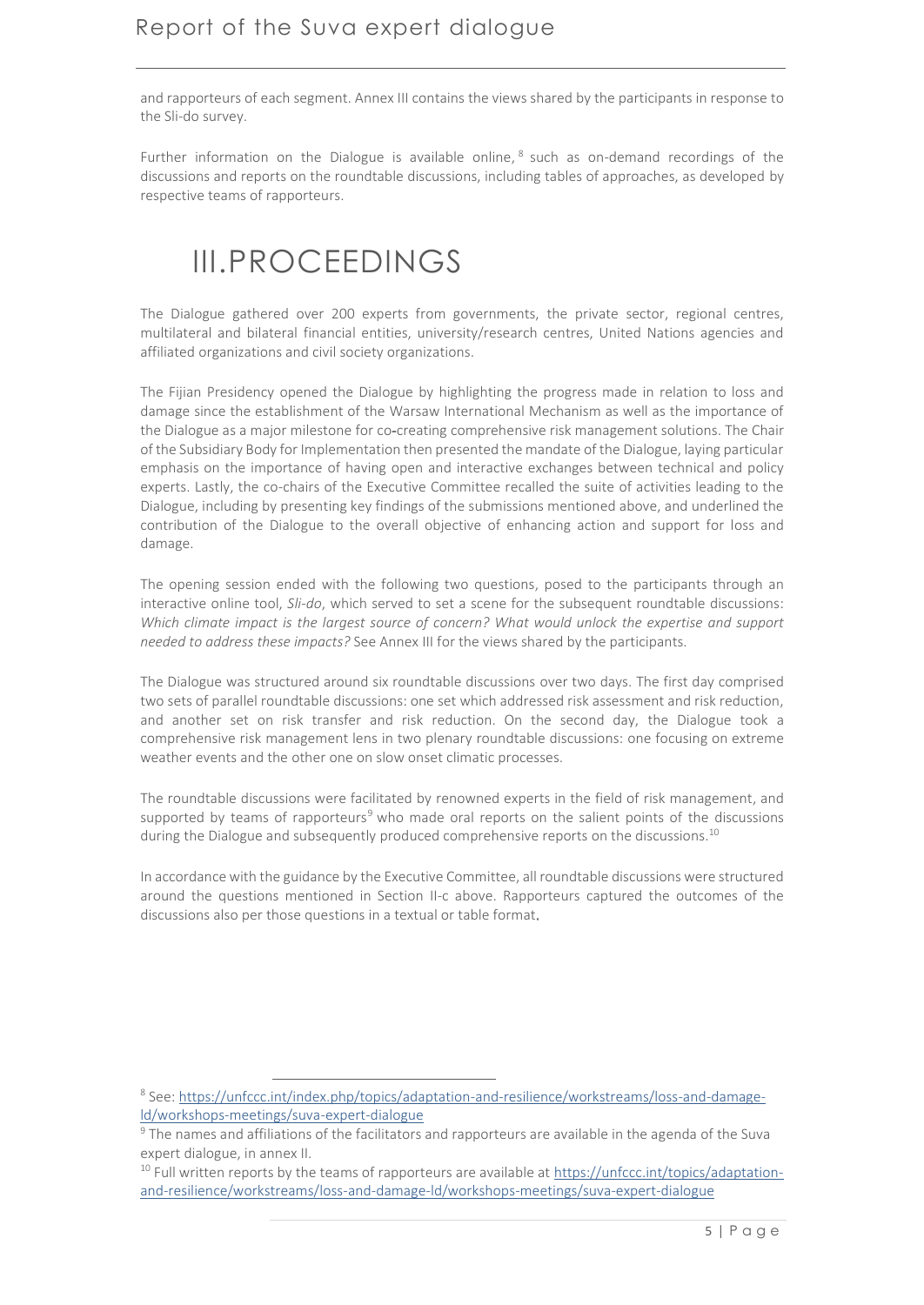# <span id="page-6-0"></span>IV.KEY ISSUES HIGHLIGHTED DURING THE ROUNDTABLE DISCUSSIONS

# a. RISK ASSESSMENT

The risk assessment process is the foundation of all climate risk management approaches and actions.

The Dialogue affirmed that risk assessment is the foundation of all climate risk management approaches and actions. The roundtable discussion on risk assessment mostly focused on ways in which a wealth of research and experience could inform the assessment of current climate impacts and future climate risks in order to enhance current practices or develop potential approaches that may contribute to averting, minimizing and addressing loss and damage. Experts drew their insights mostly from integrated assessment of hazards and vulnerability and regional impact assessment of slow onset events.

This section provides an overview of the various ways participants explored how risk assessment should be designed and implemented to better avert, minimize and address loss and damage. This section also summarizes key related challenges and opportunities.

#### Quantitative probabilistic risk assessment approach

One current approach elaborated in detail during the Dialogue is a case from the Philippines, the quantitative probabilistic risk assessment approach. It is based on a multi-hazard risk analysis using dynamic risk modelling, and is applicable to all sectors and government levels. This approach aims to calculate the risk levels of local government units as a basis for risk reduction measures and efforts to address residual risks. It requires the following data:

- a. Exposure (to hazard) for all local government units, comprising geo-tagged disaggregated socioeconomic information, including infrastructure, information on population and ecosystems;
- b. Frequency of (hazardous) events;
- c. Sectoral impacts and corollary information.

#### **i. DESIGN AND IMPLEMENTATION OF APPROACHES**

Experts viewed that risk assessments need to be scaled down and applied with long-term lenses, which may require current models to shift their reliance on historical data towards more probabilistic scenarios. Furthermore, climate prediction models should not only better capture the increased frequency and intensity of weather perils, such as El-Niño, but also account for the sequential and incremental impacts of several consecutive perils, as exemplified in the case of cyclones in the Caribbean in 2017. This is particularly important for achieving correct calibration of early warning systems, which becomes increasingly problematic with the currently applied methodologies.

In order to more accurately assess current and future loss and damage, existing risk assessment models would also need to better take into account non-economic losses, as well as loss and damage incurred as a result of slow onset events. Participants in the Dialogue highlighted a number of non-economic losses in this regard, including: human capital assets – e.g. the loss of human life and culture; permanent losses – e.g. the loss of freshwater and food security; the risks posed on ecosystems on which peoples' lives most crucially depend.

Assessing longterm climate impacts requires the use of dynamic, probabilistic climate models that integrate demographic data, socioeconomic data and data related to noneconomic losses.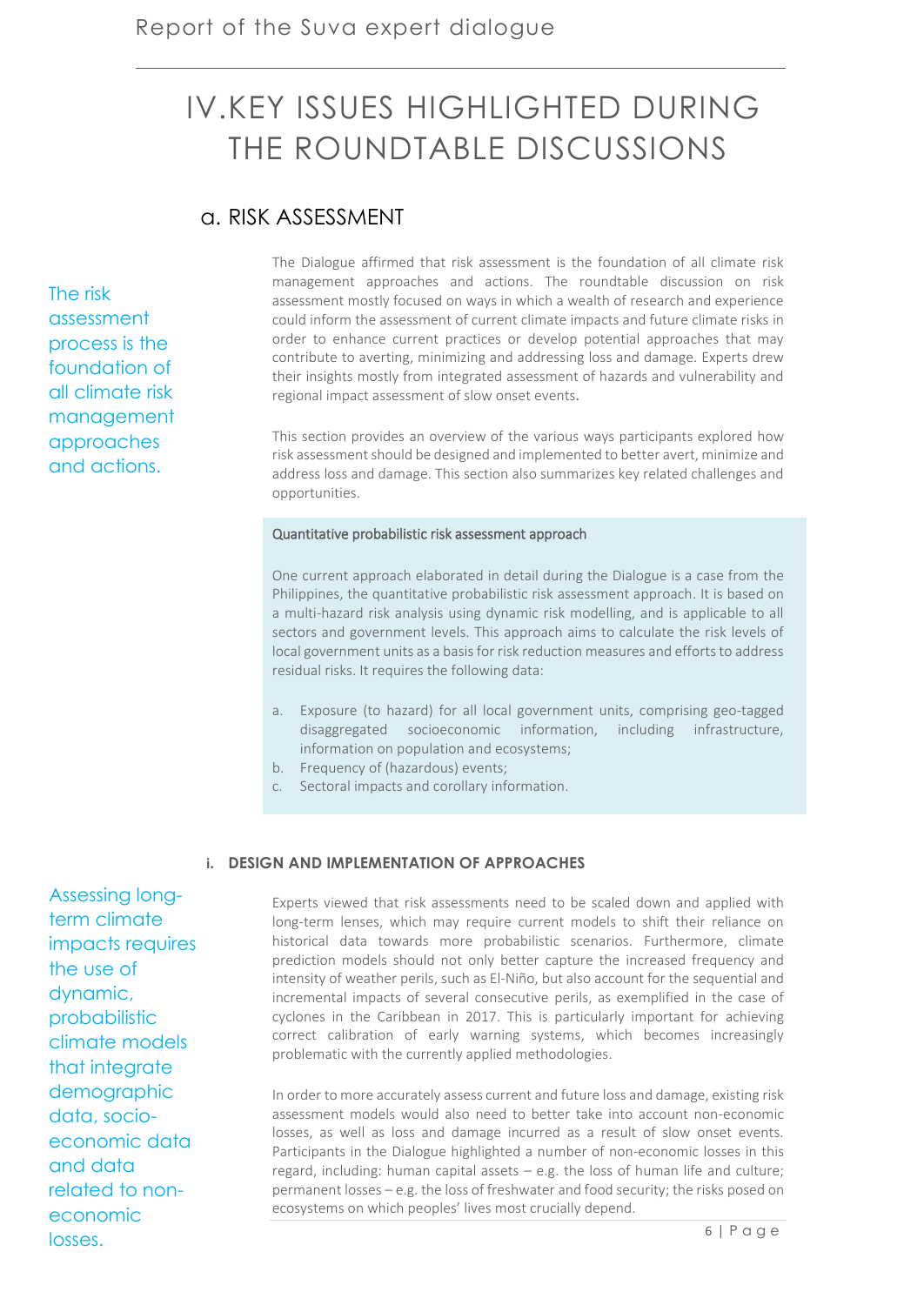Participants drew attention to sea level rise-related impacts, especially for low-lying islands, as well as to impacts at the regional level and on various sectors (e.g. agriculture, energy and transport). Regarding loss and damage related to slow onset events, concerns were repeatedly expressed on monetary and non-monetary costs associated with relocation and displacement. The interlinkages between extreme and slow onset events would also need to be better researched and considered.

The varying types and nature of vulnerabilities among different population groups and communities (e.g. rural and remote communities, women, children, the poor) and those arising from different assets owned and sources of livelihoods, would also need to be taken into account. For that purpose, more transparent, participative and inclusive approaches to the implementation of risk assessments were called for.

Going forward, risk assessment processes should also be designed and implemented considering the array of possible risk management measures, including social safety nets and forecast-based financing instruments, rather than pre-defining approachess or taking a sectional risk mitigation approach, such as insurance, in isolation.

## **ii. BARRIERS, GAPS, CHALLENGES AND OPPORTUNITIES FOR DESIGN AND IMPLEMENTATION**

The Dialogue highlighted a number of barriers and gaps that prevent many developing countries from designing and implementing adequate risk assessment approaches. These challenges include limitations around the access to and availability of data; difficulties in accessing relevant models, methodologies and techniques, and, in some cases, insufficient inclusion of vulnerable groups and/or communities from the process.

# ADEQUACY OF DATA

In developing countries, many risk assessments continue to be carried out on the basis of historical data, with limited use of dynamic models. As a result, such risk assessments may not adequately capture current and future climate impacts, as well as their interplay with evolving socio-economic factors. Further, the models used are often not customized and downscaled to the local context. Lastly, current models often adopt a quantitative approach, focusing on loss or damage to economic and physical assets, without taking into account non-economic losses or damages (e.g. degraded health, loss of life, territory, cultural identity) that may result from both extreme weather events and slow onset climatic processes.

Major gaps around data, expressed at the Dialogue, relate to: quantitative baseline data, long-term data, data on population and ecosystems, data on socio-economic dynamics including economic indicators in relation to livelihoods, particularly at the local level, as well as inconsistent format of data which limits its use and application.

A number of open source data platforms from the earth observation community and insurance industries could facilitate access to relevant data on both sudden and slow onset events in developing countries. Such open source platforms, however, would need to be mapped to make information about the platforms available, in order for them to be more widely utilized.

The Dialogue highlighted the Climate Risks and Early Warning Systems (CREWS) initiative which aims to strengthen the provision of climate information in least developed countries (LDCs) and small island developing States (SIDS) by 2020.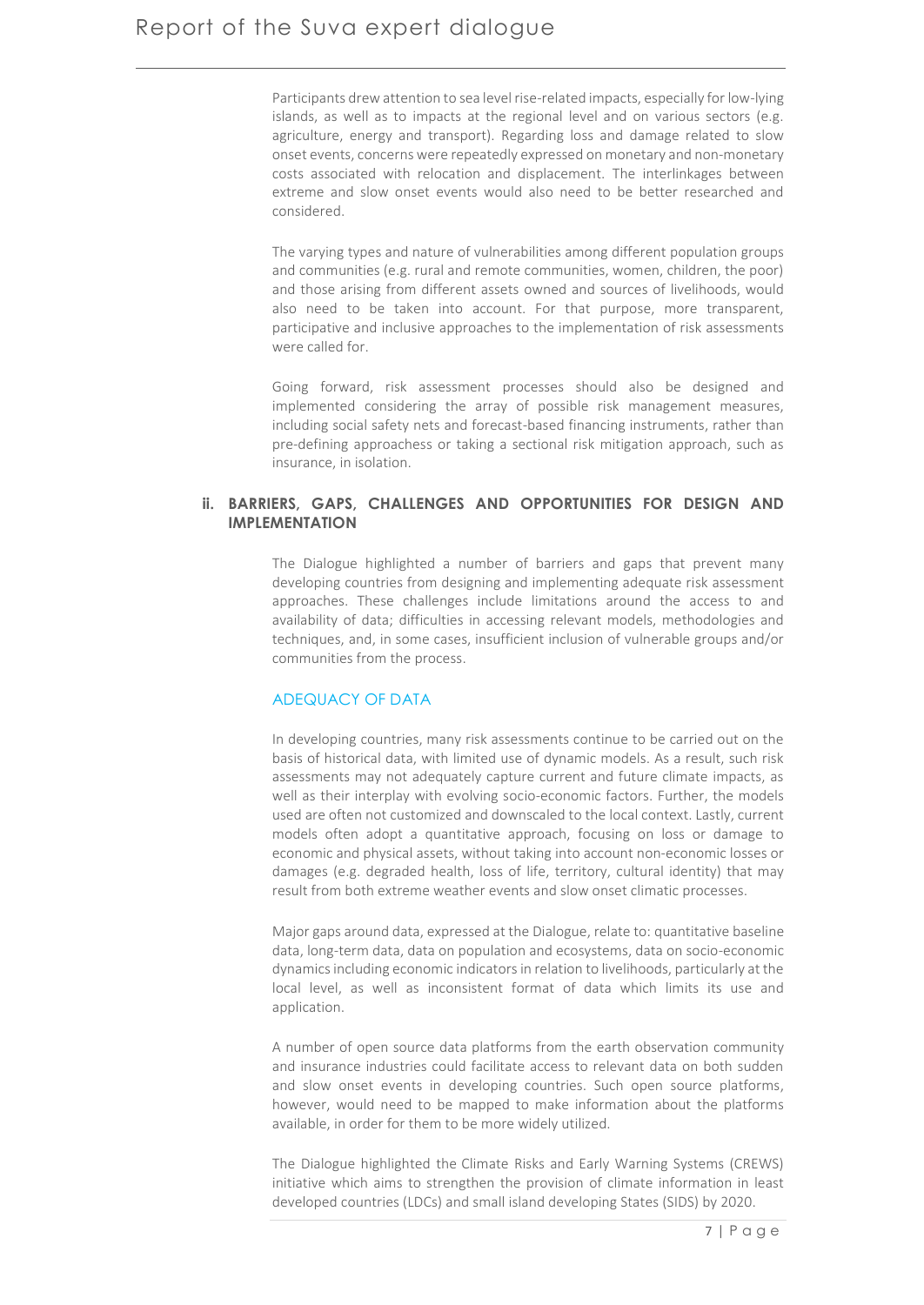The European earth observation system, Copernicus, provides globally accessible free data to support risk management services. Those include:

- Copernicus Climate Change Service (C3S) which provides climate variables and indicators (e.g. temperature increase, sea level rise, ice sheet melting), and indices (e.g. drought index) based on earth observation and modelling;
- Copernicus Emergency Management Services which provides a variety of climate data for both the identification of climate drivers and expected impacts, through satellite mapping and early warning products.

The United Nations Office for Disaster Risk Reduction (UNISDR) is currently working on frameworks and indicators for streamlining national level planning and implementation approaches across the targets of the Sendai Framework for Disaster Risk Reduction and the Sustainable Development Goals. These indicators could help strengthen the underlying data basis of probabilistic models, though the Dialogue also indicated that further work is necessary for integration of the targets of the Paris Agreement into this process.

# MODELLING TOOLS AND ASSOCIATED CAPACITY

The Dialogue drew attention to the limited availability of models and methodologies to translate qualitative data relevant to non-economic losses into quantitative data and tools, in order to more meaningfully integrate qualitative data into risk assessment. In some cases, as indicated by participants, use of existing models, including for downscaled modelling, is prevented when not freely accessible in regions such as Africa. In this regard, the insurance industry could have a role in enhancing accessibility to relevant modelling tools.

Participants from Africa and SIDS shared experiences where insufficient knowledge, expertise and capacities prevented the use of assessment tools and models, and in some cases, also prevented the iterative assessment process which is necessary for taking into account the evolving nature of risks or their improved understanding or risks over time.

The Dialogue underscored a need for further capacity-building and technological support to enable developing countries to better design and implement a national climate risk assessment process. As a first step in that direction, it is important to assess analytical and planning capacity of research and implementing institutions of those countries, as well as transfer technologies for modelling to enable developing countries to enhance their understanding of the risks their communities and their countries face.

Modelling tools could also be part of common risk assessment frameworks and guidelines which would include methodologies and criteria, and would pay particular attention to downscaling. Some participants viewed that such frameworks and guidelines could be developed under the UNFCCC, which would have the dual benefit of supporting the implementation of risk assessments in and by developing country institutions while making research on modelling easier.

## INCLUSION OF VULNERABLE GROUPS AND COMMUNITIES

The insufficient inclusion of vulnerable and affected groups and communities in risk assessment processes continues to be a barrier for adequately assessing current and future risks. Such groups and communities, as identified at the Dialogue, include: remote, rural and local communities; women; people with disabilities; and the poorest segments of the population. The Dialogue identified that developing communication tools in collaboration with organizations working with such

Unless local communities are involved in the risk assessment process and their experience of loss and damage understood and integrated into the analysis, the picture of future climate impacts will remain incomplete and detached from local realities.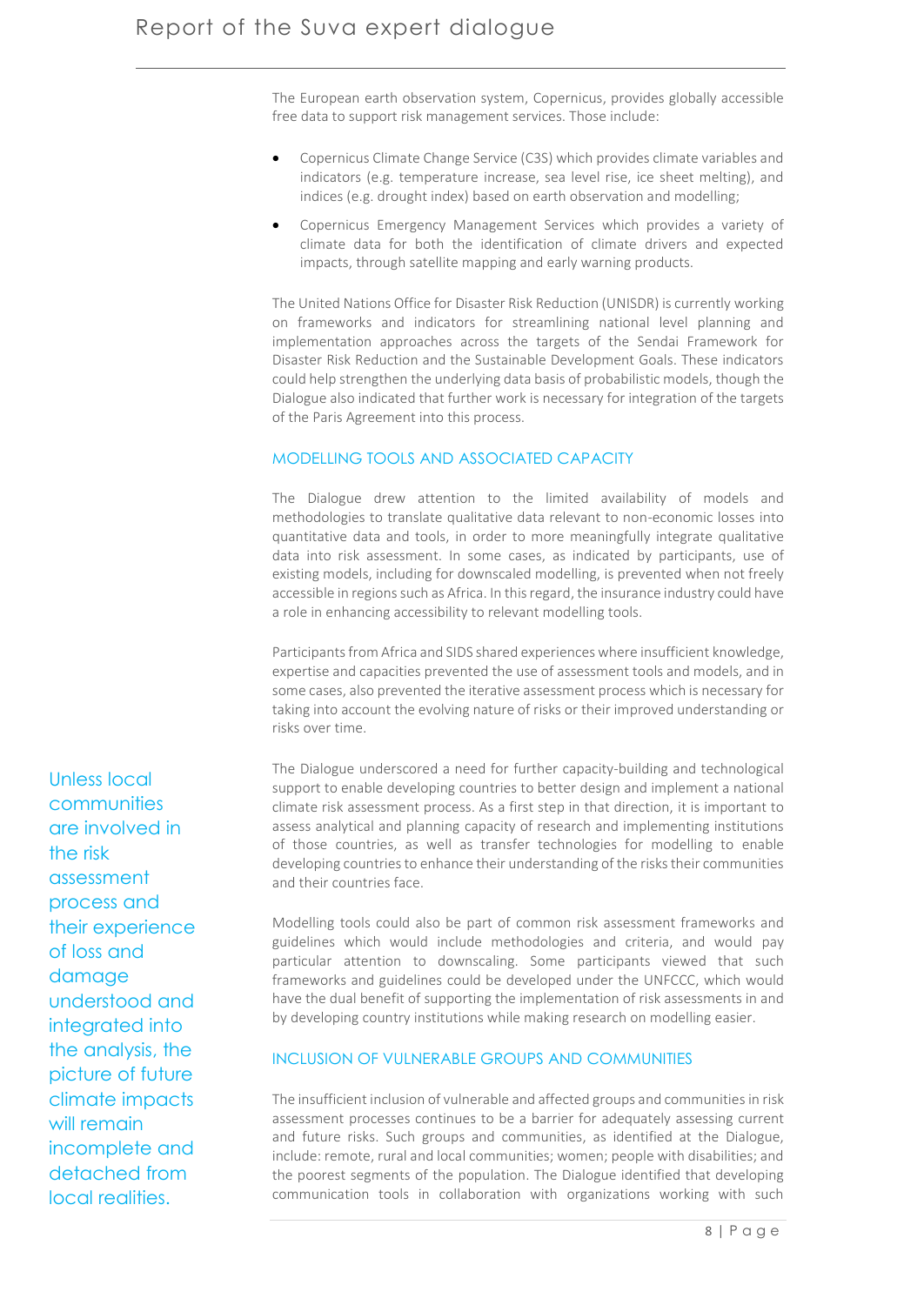communities would help communicate risks in understandable terms with local communities.

Communication tools to enable participatory approaches would ensure that vulnerable groups and communities are put at the centre of risk assessments so that their needs can be better taken into account. This would also help communities to define and assess their own risks, as well as be part of generating solutions to manage risks in more suitable way for local, socio-economic and cultural contexts.

# b. RISK REDUCTION AND RETENTION

This section provides an overview of the risk reduction and risk retention approaches discussed during the Dialogue. The section highlights the challenges and opportunities related to design and implementation of those approaches, with a particular emphasis on local-level governments, institutions and communities.

# **CURRENT APPROACHES IN THE CONTEXT OF RISK REDUCTION AND RETENTION**

The Dialogue explored a number of approaches to reduce disaster risk:

- Forecast-based early action consists of using forecasts to prevent or reduce the risks in the run-up to an extreme event. Forecasting hazards and potential impacts on the population and linking them to early action can be a way to deal with risks, especially in the absence of longer-term approaches to risk reduction. Such an approach can include the use of forecast-based financing instruments mentioned in paragraph 58 above. It can also include EWS.
- Holistic risk reductioncomprises longer-term approaches, which address the social, environmental and economic impacts of climate change as well as the interrelated dynamics of actions taken to address those impacts.
- An example from Cuba highlighted the potential negative impacts on ecosystems services and biodiversity of adopting a hard infrastructure approach to risk reduction in coastal zones. The Cuban government increasingly favours nature-based solutions such as planting mangroves, or hybrid solutions including both nature-based solutions and hard infrastructure to address climate risks in coastal areas.
- Although at an early stage of implementation, the child-centred approach in Bangladesh builds on the rationale that children are particularly vulnerable to suffering losses from extreme weather events and slow onset climatic processes, such as loss of schooling or degraded health, that are not economic losses and tend to be overlooked.

In terms of risk retention approaches, the Dialogue discussed adaptive social protection and safety nets, as well as resilient recovery and reconstruction.

Risks that are not reduced or transferred need to be kept, absorbed or accepted. Risk retention approaches comprise ex-ante planned action and ex-post actions to address the consequences of disasters resulting from extreme weather events and slow onset climatic processes. Such actions can be carried out at different scales (local, national, regional, international) and by different actors.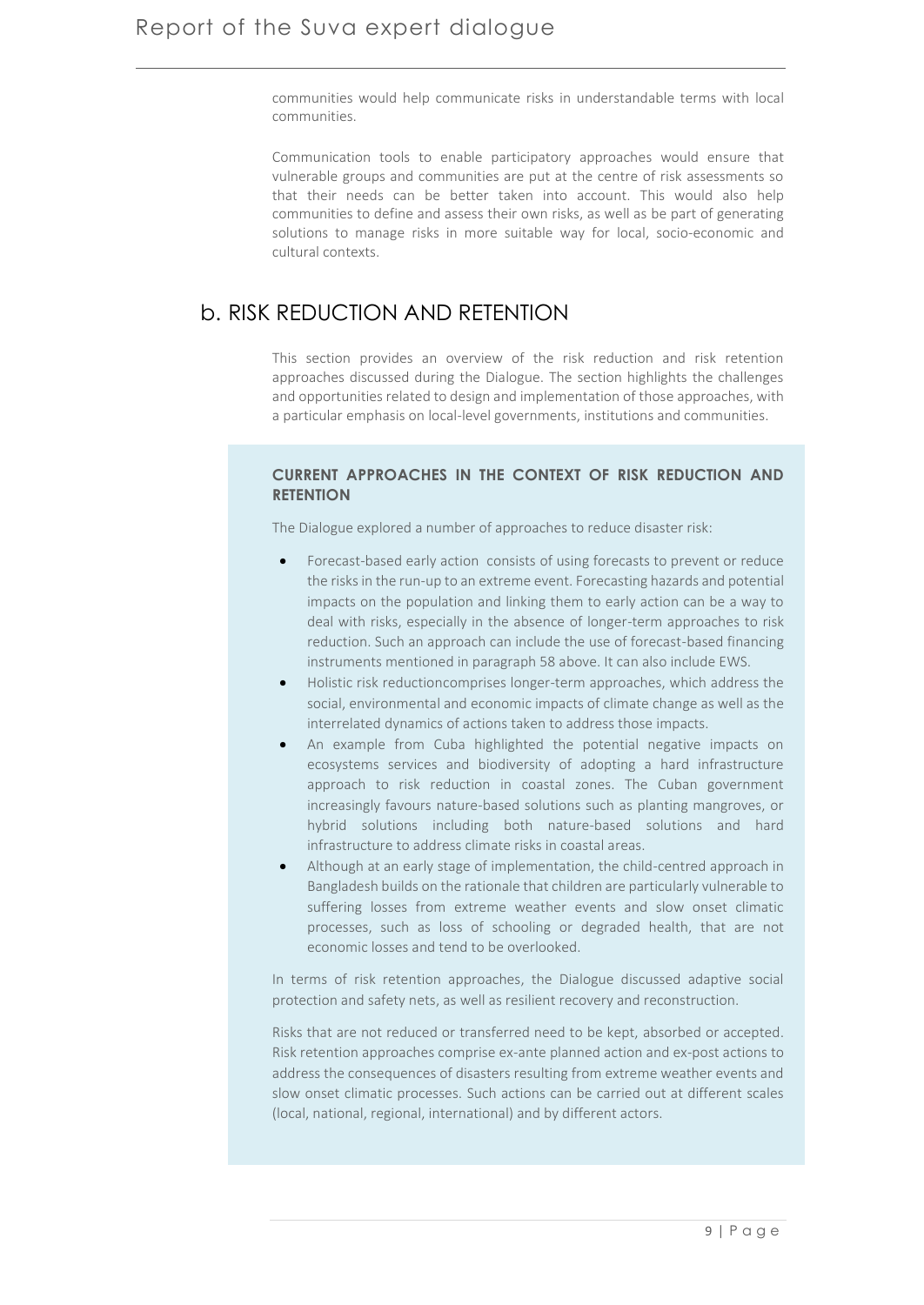# **i. DESIGN AND IMPLEMENTATION OF APPROACHES**

Regarding early actions, two main suggestions emerged during the Dialogue:

- Financing should target disaster preparedness, including early action, so that policymakers move from a position of "risk responders" to that of "risk managers".
- Early warning systems need to be comprehensive so as to reach out to all sectors and communities, including vulnerable groups. Early warning systems should be linked to evacuation plans, which have proven to reduce human losses substantially in the event of tropical cyclones, river floods, heatwaves and droughts.

Non-economic considerations should be included in the prioritization of risk reduction activities, so that such activities are not biased towards the preservation of assets owned primarily by the wealthier segments of the population but also address the needs of the most vulnerable.

# **ii. BARRIERS, GAPS, CHALLENGES AND OPPORTUNITIES FOR DESIGN AND IMPLEMENTATION**

# AWARENESS OF RISKS AT THE LOCAL LEVEL

The Dialogue identified the low level of awareness of the full range of current and future climate risks as a major barrier to governments, institutions and communities at the local level, leading initiatives on disaster risk reduction that could avert, minimize and address loss and damage.

In order to raise awareness at the local level, inputs on a number of solutions and opportunities were put forward during the Dialogue, such as: implementing pilot projects to highlight the feasibility and co-benefits of risk reduction projects and foster political buy-in; and translating scientific knowledge and information into usable material for local governments and communities.

Some organizations and initiatives that could support that process include:

- The Global Covenant of Mayors on Climate and Energy, which is developing tools to support risk assessment and reduction strategies for cities of all sizes, with a view to have those strategies integrated into city and national plans for sustainable development, and to facilitate the scaling up of successful approaches.
- The European earth observation system, Copernicus, which provides globally accessible free data and technology to support risk management services related to prevention and response, as well as informed a pilot for resilience initiatives in cities, including in relation to risk reduction.
- The World Meteorological Organization, which could help align existing early warning systems with those now emerging in the context of climate change.

# CAPACITIES AT THE LOCAL LEVEL

Some local governments, institutions and communities may have insufficient capacities to generate innovative adequate solutions without external sources of information and support. Participants underscored that local governments and municipal authorities often lack adequate expert personnel, and do not have the time and financial resources to adequately assess and manage climate risks. As a result, disaster risk reduction measures remain more reactive than proactive.

Sustained investments in raising awareness and building capacities of local governments and institutions is crucial to the design and implementation of innovative and adequate solutions to address residual risks.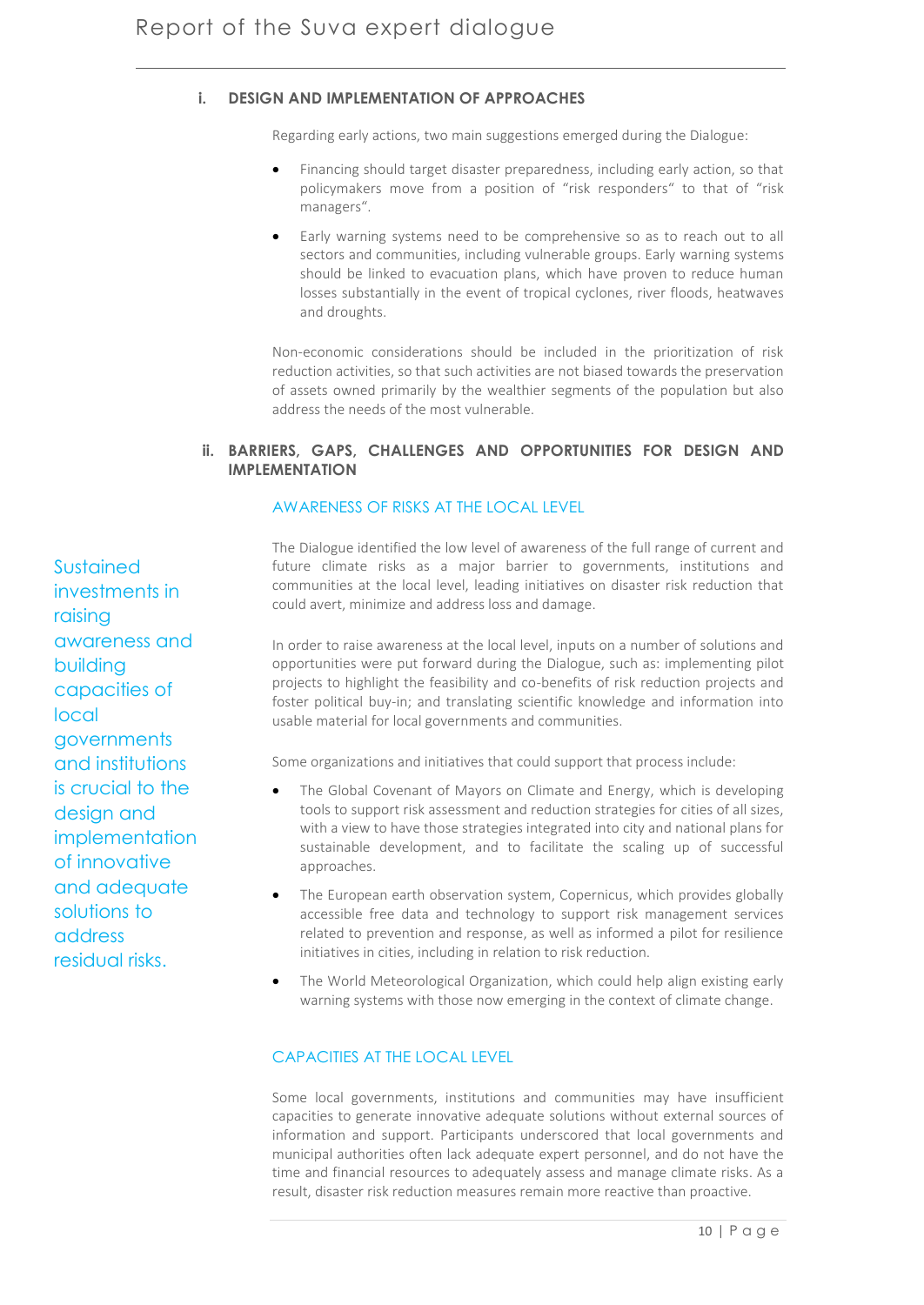Sustained investments in local institutions is crucial to building capacities. Participants pointed out that, while multilateral and bilateral donors should enhance support for capacity-building in relation to risk retention, some guidance related to risk retention and related capacity building and technology needs could also be provided through constituted bodies under the UNFCCC regime (e.g. the Least Developed Countries Expert Group (LEG), the Paris Committee on Capacity Building (PCCB), the Climate Technology Centre and Network (CTCN), the Executive Committee of Warsaw International Mechanism.

# COORDINATION AMONG GOVERNMENTAL ENTITIES AT DIFFERENT LEVELS

The Dialogue reiterated that efforts to reduce disaster risk often fall under various ministries and/or local government/municipal authorities' departments, resulting in siloed approaches. The lack of coherence and synergies was also pointed out with regard to the integration of risk retention and risk reduction actions. Numerous actions are implemented locally from social protection to governmentled and community-led resilient projects, as well as risk financing. Challenges remain to increasing complementarity of different actions at various government levels as coordinated actions would facilitate the mobilization of support.

Integration of strategies, policies and actions between ministries or departments and across different governance levels would be instrumental in ensuring synergies. Such integration could be facilitated or strengthened by using the national adaptation plan process or other national risk reduction strategies, to foster convergence among national and local level action. Channeling information from the bottom-up also contributes to avoiding imposing top-down solutions locally.

### ACCESS TO FINANCE

A number of challenges around access to or level of finance for activities to reduce or retain risks was identified, particularly in the context of LDCs and SIDS, including:

- Current levels of financing are insufficient to implement risk reduction actions that would include relocation, particularly for settlements impacted by sealevel rise.
- In addition to the limited sources of financing, the level of indebtedness of some developing countries, in some cases, prevents them from taking action towards risk reduction and risk retention. This points to the issue of the feasibility of financing mechanisms for risk reduction and retention in developing countries, as well as their viability under future climate scenarios.
- Timely access to finance after a disaster occurs, which is crucial, but often difficult to come by.

Accordingly, participants highlighted the need for a systematic analysis and mapping of current risk management approaches and related existing financial architecture, channels, sources as well as corollary gaps and suggestions for addressing them. Furthermore, such mapping should include the best financial solutions to retain risk, as well as the costs of introducing social safety nets or social protection schemes to address climate change impacts.

The Dialogue also drew attention to a need for the consideration of the limits of adaptation actions and the resulting loss and damage (e.g. through a loss and damage registry), as this information would be essential to assessing the financial support needed, including at the community level. In the case of Saint Lucia, for example, such limits of adaptation are defined in the NAP, and include issues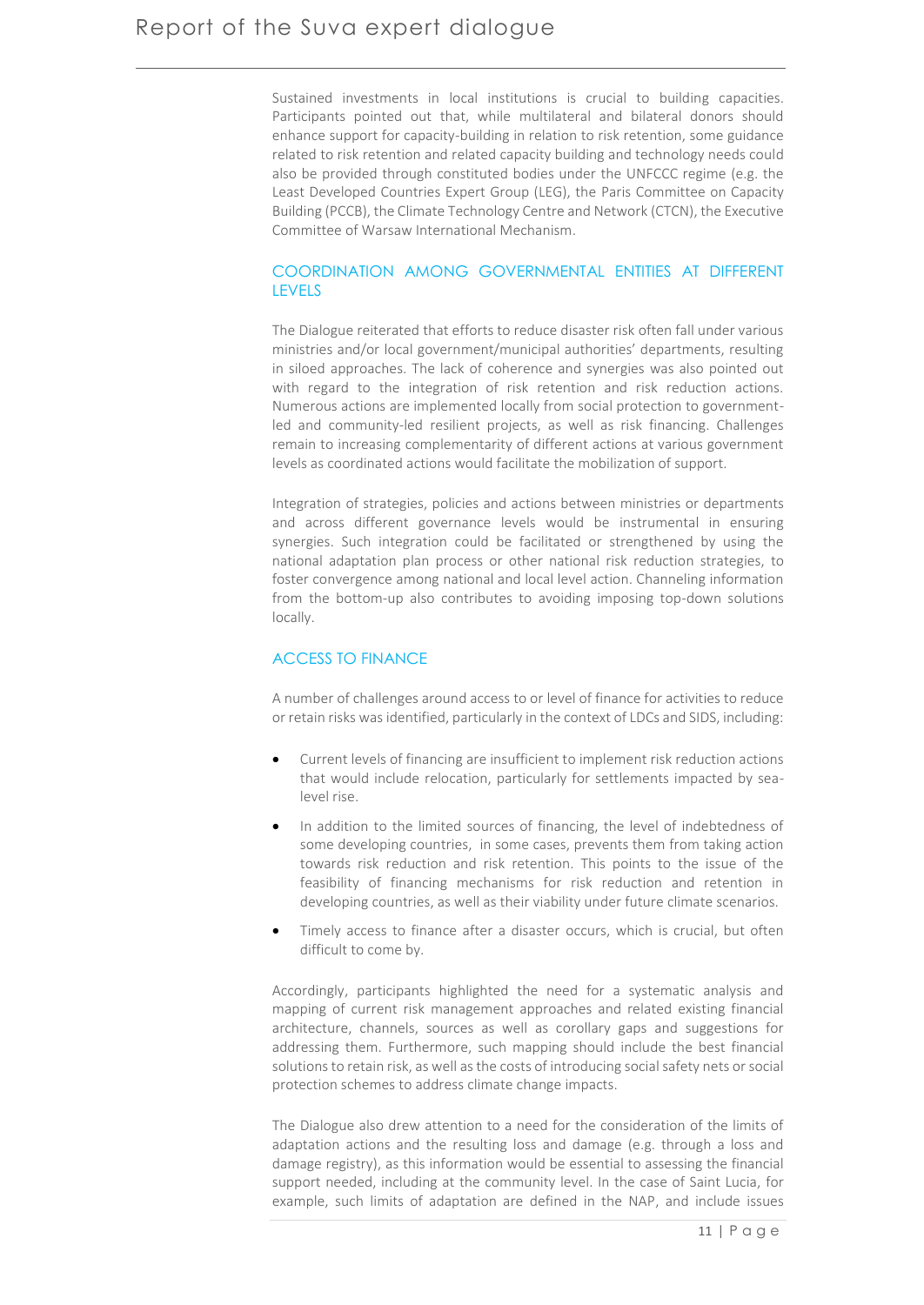related to rising temperature, sea level rise, ocean acidification and drought. The analysis and mapping could help design approaches and trigger international support where needed, including under the UNFCCC.

Further solutions mentioned at the Dialogue to address the dearth of finance for risk retention, particularly for LDCs and SIDS, include the establishment of a global solidarity fund. Further information on this possible source of support is provided in section III-d.

# c. RISK TRANSFER

This section provides an overview of climate and disaster risk financing instruments to transfer risks mentioned in the course of the two-day Dialogue. The roundtable discussion on risk transfer predominantly focused on insurance. Integrating insurance and risk transfer instruments with risk reduction, and adopting a comprehensive view of risk management, enable communities and countries to deal with the broad spectrum of climate and disaster risks.

# 1. INSURANCE

Insurance is one of the widely considered risk transfer solutions among numerous climate and disaster risk financing instruments that are in use today.

Insurance is one of the widely considered risk transfer solutions among the numerous climate and disaster risk financing instruments that are in use today. The Dialogue repeatedly highlighted that insurance should be treated as part of a comprehensive risk management approach, cautioning that this tool is effective in providing financial protection for a subset of residual risks not addressed through reduction or retention measures, and mostly applicable in the case of extreme weather events. The Dialogue reiterated that additional tools are needed for addressing loss and damage induced by slow onset events, which have incremental and cumulative characteristics.

The Dialogue drew attention to cases where an insurance approach can create additional financial burden on already vulnerable communities, for example premium payments by poor communities. Additionally, experts warned that proper design and incentives in insurance are crucial to avoid maladaptation. Some experts shared insights on the viability of insurance in the face of dynamic weather scenarios and changing of climate faster than expected. This could misdirect assessment of basis risk, further demonstrating that risk assessment needs to be an ongoing process. The inability to correctly determine the risk thresholds and associated pay-outs within parametric insurance schemes and imperfect hedging can further strain resources in the long-term.

### **CURRENT APPROACHES IN THE CONTEXT OF RISK TRANSFER**

The Dialogue explored current risk transfer approaches at all levels.

- Micro-level: a weather index insurance scheme for farmers and herders currently piloted in Africa.
- Regional level: risk transfer facilities such as Pacific Catastrophe Risk Assessment and Financing Initiative *(*PCRAFI), African Risk capacity (ARC) and the Caribbean Catastrophe Risk Insurance Facility (CCRIF)*.*

PCRAFI is currently addressing gaps within existing insurance mechanisms in the Pacific by engaging insurance industry experts working in the area to help align the region's insurance needs with the risk levels they face.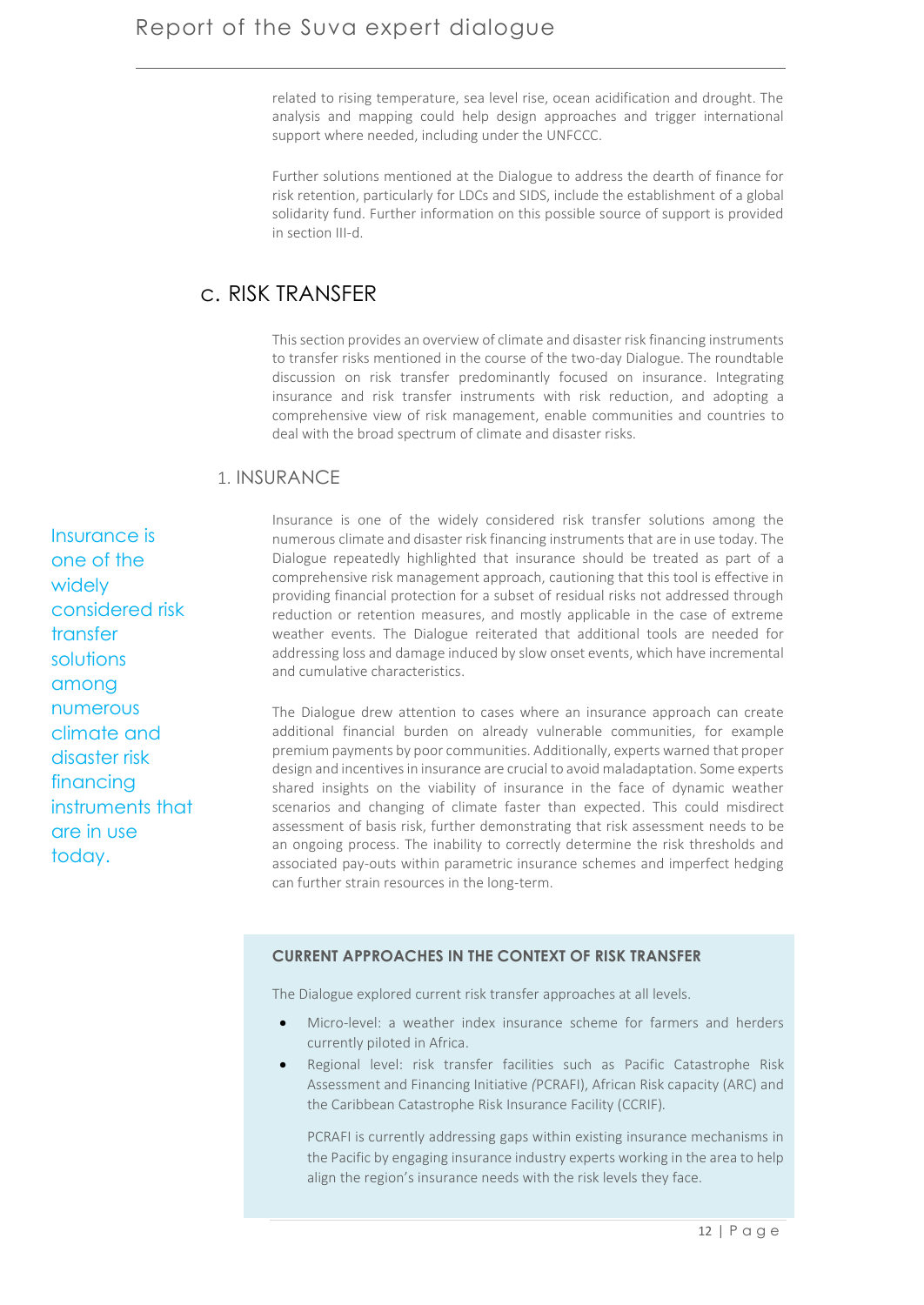- International level: the InsuResilience Global Partnership and the UNFCCC Fiji Clearing House for Risk Transfer contribute to fostering risk transfer solutions.
- An implementation mechanism is being developed under the InsuResilience Initiative, which aims to explore and create solutions along the finance and insurance value chains that help build the necessary capacities in developing countries.

# **i. DESIGN AND IMPLEMENTATION OF APPROACHES**

A number of principles were put forward for insurance to meet the needs of the most vulnerable, including women, disabled people and the poorest population segments. Such principles include: focusing on comprehensive, needs-based solutions; creating actual value for the insured; ensuring affordability, accessibility and sustainability; applying participatory approaches to bring together all stakeholders, from local to national beneficiaries and other stakeholders, including the private sector; preventing maladaptation; and creating enabling environments.

Defining different types of target groups helps applying tailored insurance solutions. Such target groups could include the extreme poor, the moderate poor and those just right above the poverty threshold.

The Dialogue generally acknowledged that strengthening the involvement of civil society organizations in the design and decision-making processes for risk transfer improves product design by facilitating the inclusion of bottom-up, vulnerability perspectives and the consideration of particular practices of local communities (e.g. risk transfer as a means to access credit).

Participants drew attention to a need for smart premium support from two distinct perspectives: one in order to make insurance accessible to those most in need of protection from climate impacts; and another, in order to ensure international equity in the context of climate justice.

#### **ii. BARRIERS, GAPS, CHALLENGES and OPPORTUNITIES FOR DESIGN AND IMPLEMENTATION**

### ACCESSIBILITY AND AFFORDABILITY OF INSURANCE

Many of the challenges identified at the Dialogue are associated with accessibility and affordability of insurance, including the inherent difficulties in designing the right types of subsidies, and ensuring subsidized premiums do not dilute riskrelated pricing signals to avoid undermining adaptation and risk reduction efforts. The Dialogue also highlighted the difficulties of many international donors in justifying their subsidization of the premiums of profit-making insurance companies. Participants called for further research on how to tailor premium subsidies to the wider comprehensive risk management context of which insurance is part.

To enhance accessibility and affordability of insurance for the poor, the following solutions were put forward:

- Shifting from asset-based to non-asset based insurance solutions, e.g. livelihood-based insurance mechanisms;
- Exploring the amount of sovereign debt that the private sector is willing to take on, and the implications this holds for regional facilities and local insurers. On that basis, entry points for vulnerable communities to build private insurance on top of such public-private arrangements would need to be addressed.

Insurance needs to be designed and implemented to complement risk reduction and risk retention measures in order to contribute to resilience to the impacts of extreme weather events.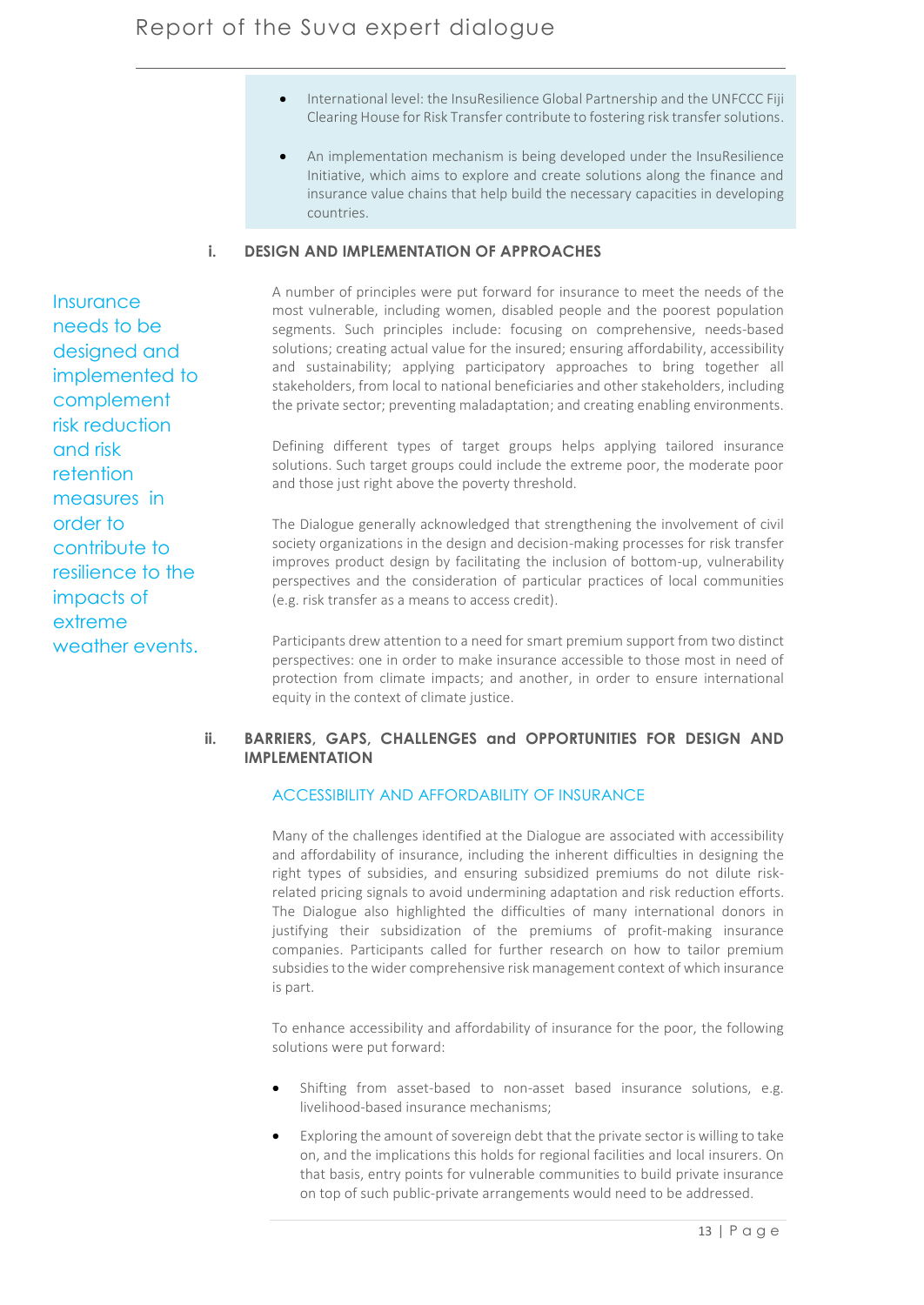- Providing smart premium support. The level of premium support could reflect how climate change affects baseline risk levels over time. Itcould be determined based on the climate delta<sup>11</sup> of the risk levels.
- Those subsidies would need to be paid by Annex I countries through an international solidarity fund, the details of which are provided in section III-d. To avoid indirectly subsidizing insurance companies, the provision of premium subsidies to pools of countries that put in place regional risk transfer mechanisms could be favoured.
- Reducing the costs of insurance through improved capacities of remote sensing, lowering their transaction costs through digital technologies such as blockchains and/or pre-financing arrangements through aggregators.
- Increasing the number of insurance subscribers. As an example, the Spanish Insurance Compensation Consortium is a public-private partnership which acts as a direct insurer in cases of disasters caused by natural catastrophes, including those of hydro-meteorological origin: fluvial or coastal flooding, winds above 120 km/h or tornados. A large extension of the insured base allows for a very broad coverage at affordable cost for the insured. The system is self-sustainable and does not require any contribution from the budget of public administrations.

# INSURANCE LITERACY

Participants reported on the limited capacities of developing countries to consider insurance as an option to address loss and damage, which creates a barrier to fully benefit from available risk management solutions. Inadequate insurance literacy across levels, from individuals, small and medium enterprises, distribution channels to government institutions and policy-makers at the macro-level, was viewed as preventing the speedy and comprehensive uptake of insurance.

Further support is called for to address the limited awareness on the benefits of insurance, as well as the insufficient capacity to implement and manage insurance schemes at the government level, especially in countries with small economies. Such support should be part of a larger effort to enhance capacities to manage disaster risks comprehensively, with the objective of strengthening risk reduction efforts; while the risk transfer component should help focus on those that are insurable.

# 2. OTHER CLIMATE AND DISASTER RISK FINANCING INSTRUMENTS

Insurance represents only one type of climate and disaster risk financing instrument. Participants identified the following other instruments: forecast-based financing/cash transfer mechanisms, weather derivatives, catastrophe and climate bonds, blue bonds, impact financing, disaster risk financing frameworks, including disaster emergency funds. Some of these instruments directly support risk reduction and retention. The R4 Rural Resilience Initiative and the African Risk Capacity initiatives exemplified the combined use of diverse financing instruments to facilitate risk reduction efforts, in conjunction with risk transfer and retention through contingency finance.

The Dialogue highlighted a number of challenges and opportunities regarding the use of such climate and disaster risk financing instruments. Section III-d

<sup>1</sup>  $11$  One expert explained that the concept refers to those risks substantiated by climate change and not those which arise from, for example, lower development levels.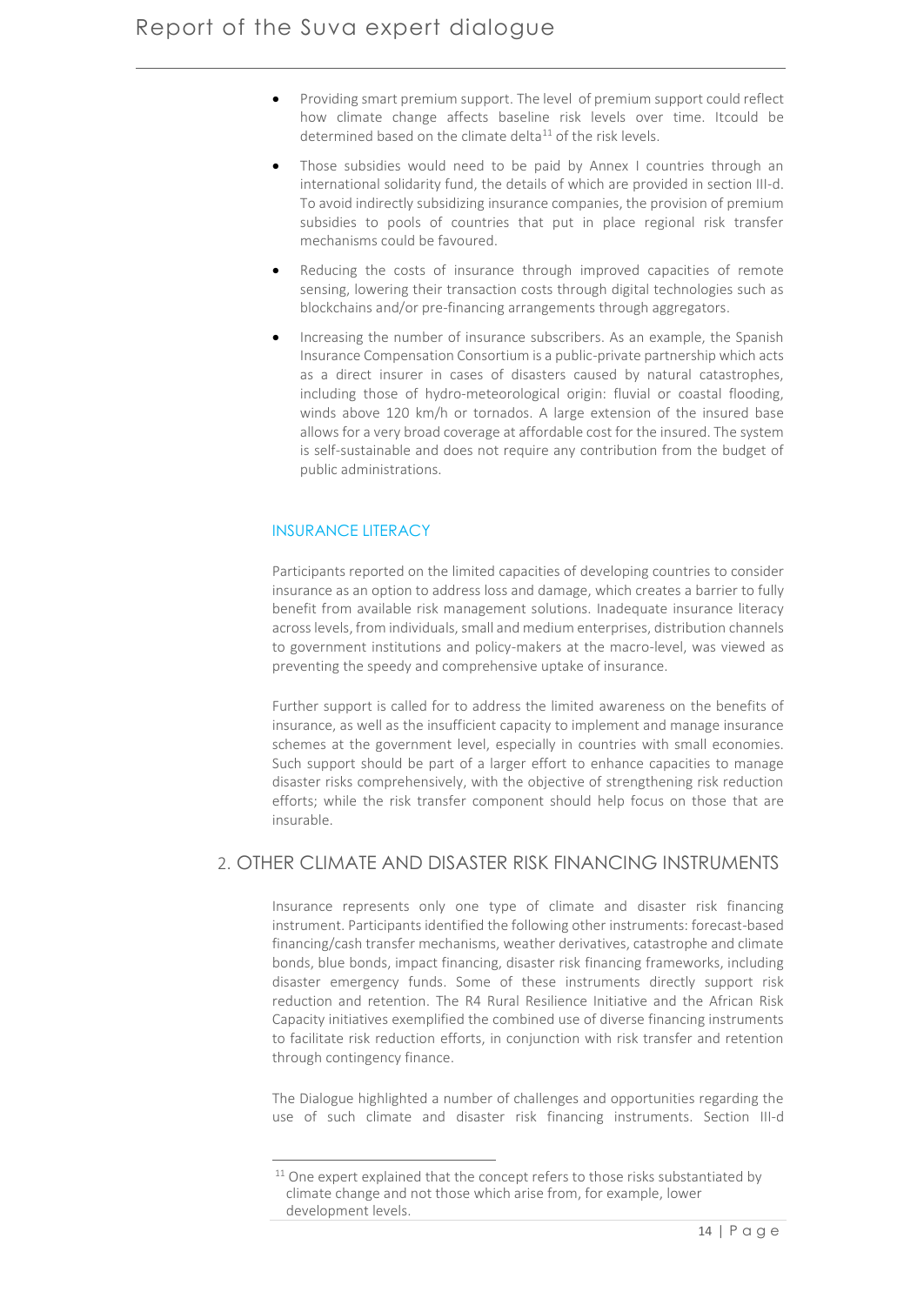summarizes those challenges and opportunities concerning underlying decisionmaking process for the design of a comprehensive risk management approach.

# d. FOSTERING COMPREHENSIVE RISK MANAGEMENT

This chapter reports on the key points from the roundtable discussions on comprehensive risk management approaches to address both extreme weather events and slow onset climatic processes. This chapter first presents the inputs and views explored on approaches, challenges and opportunities for design and implementation of comprehensive risk management approaches. The chapter then addresses the issues related to the enabling environment and types and sources of support identified during the Dialogue for the effective implementation and scaling-up of comprehensive risk management.

# **CURRENT APPROACHES IN THE CONTEXT OF COMPREHENSIVE RISK MANAGEMENT**

The Philippines shared their national comprehensive risk management approach, which is comprised of several steps:

- Risk assessment using the quantitative, probabilistic risk analysis approach.
- Risk management including two broad clusters, as applicable: (i) risk avoidance, by ensuring that all planning processes, from land use planning to development planning to investment planning, from national to local levels, are made risk-based through the application of the quantitative probabilistic risk analysis approach; and (ii) risk reduction, including by integrated contingency planning, integrated early warning and re-engineering. To address slow onset events, adaptation measures are also implemented.
- Addressing residual risks noting that there is no such thing as zero risk, and that countries are likely to be further hit by disasters because of increasing climate uncertainty.

In the case of the Philippines, approaches to address residual risks consist of risk sharing, risk transfer and other innovative approaches on resilience building, such as the development or enhancement of climate resilient livelihoods.

### **i. DESIGN AND IMPLEMENTATION OF APPROACHES**

The experience of the Philippines indicated that the management of potential impacts from slow onset events should be incremental, and is likely to be more sectoral and decentralized than the management of impacts of extreme weather events, which tend to be more centralized. Managing the potential impacts of slow onset events can also open opportunities for optimization, as in the agricultural sector, for instance.

Key elements emphasized during the Dialogue regarding the design and implementation of the comprehensive risk management approach include:

• Inclusivity – to facilitate the development of innovative approaches and foster ownership of projects and programmes, including through multi-stakeholder partnerships. This would help take into account the perspectives of women, grassroot groups and displaced populations. Partnerships would need to bring together climate, humanitarian, disaster risk reduction and development

A comprehensive risk management approach can help mobilize a palette of approaches, instruments, and tools that will best address the continuum of climate risks faced locally.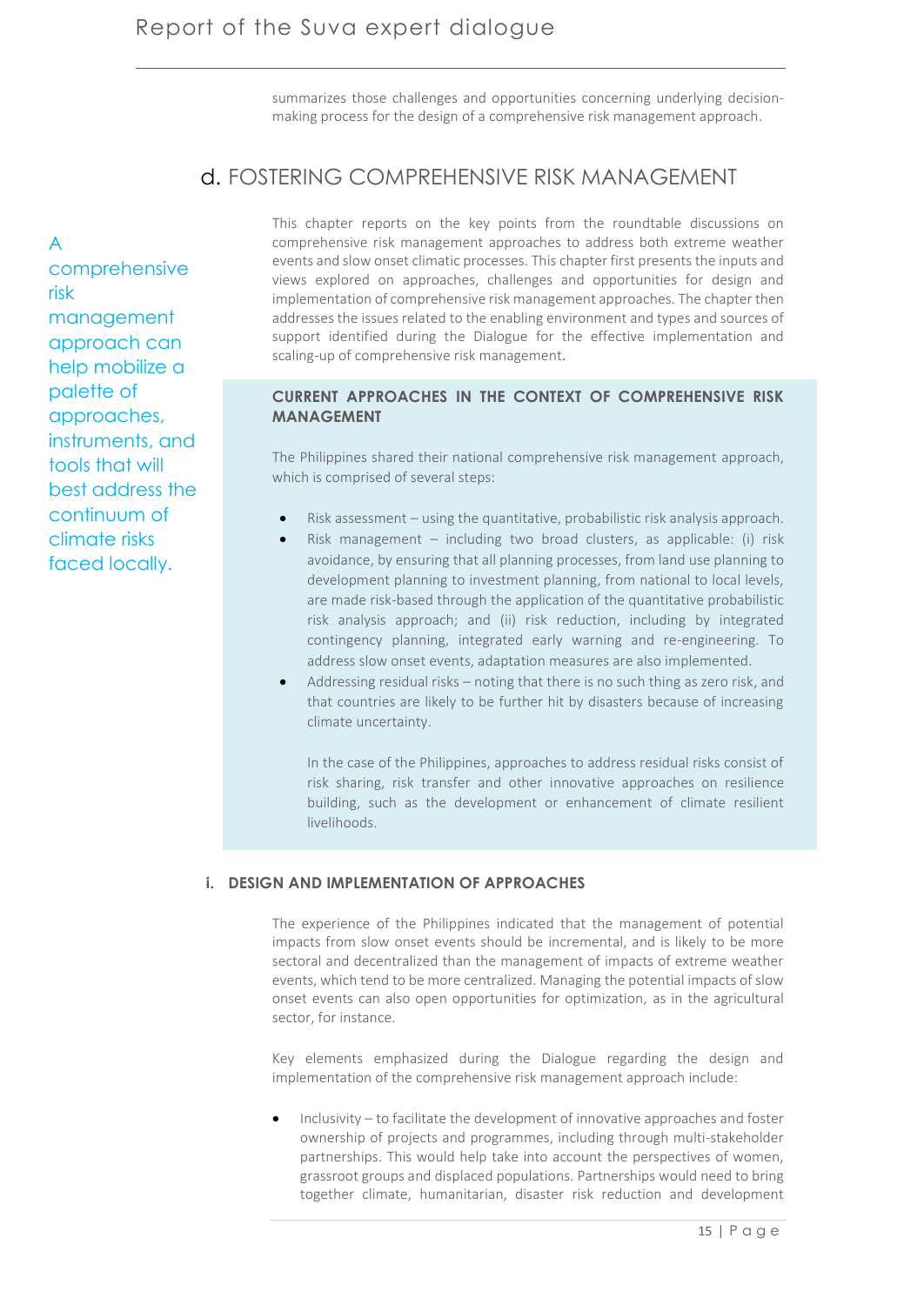communities, as well as the private sector. A coordinated and integrated mechanism could be put in place to facilitate the collaboration between private sector actors and governmental institutions;

- Local leadership which calls for sustained investments in local institutions and better integration of local actions into broader international initiatives;
- Focusing on actions that include livelihood diversity, social protection and food security;
- Adopting a long-term perspective and addressing slow onset events as per the experience of the Philippines, this would mean implementing adaptation measures at the early stage, and then considering slow onset events as opportunities for optimization or transformational approaches, in the agricultural sector for instance;
- Considering all available tools and approaches that form part of risk management to determine an appropriate country strategy.

### **ii. BARRIERS, GAPS, CHALLENGES AND OPPORTUNITIES FOR DESIGN AND IMPLEMENTATION**

## A TOOLBOX FOR DECISION-MAKING

Participants underscored that governments in developing countries, in some cases, have difficulties making decisions on the palette of risk management instruments, and allocate their budget in a way that would best respond to their national circumstances. This was particularly acute when considering long-term uncertainty. An underlying concern was that risk transfer mechanisms, such as insurance, be given preference with limited financial resources, to the detriment of potential risk reduction activities.

At the government level, particularly in developing countries, the Dialogue also highlighted a shortage of tools and methods to help identify and compare the feasibility of specific options to address the risks that were assessed. In this regard, the quantification of all available options is viewed as useful in order to allow for a comparative analysis of costs and benefits. For instance, insurance experts called for impact evaluations, including cost-benefit analyses and quantifications of paid claims of existing insurance schemes, in order to allow for better comparisons of the feasibility of insurance solutions and of their opportunity costs with that of other climate and disaster risk financing instruments, in the context of a broader comprehensive risk management approach.

The Dialogue acknowledged that a decision-making support tool to help governments and other actors determine the optimal allocation of resources (e.g. human resources, finance, training) would be useful. Such a tool should help decision-makers consider future changes in terms of hazards, vulnerability and exposure as well as already detectable impacts. As mentioned by participants, such a tool could build on the following:

- The risk layering perspective, which can help identify the right options for dealing with the different risk layers as well as the most cost-effective mix of risk financing tools. It can also help identify if and to which extent insurance is a feasible solution for a given country by contextualizing its application.
- The Economics of Climate Adaptation (ECA) tool, developed by SwissRe and further expanded by MCII, which can help policy-makers identify and choose the most cost-effective options from a portfolio of adaptation, risk reduction and/or risk transfer measures.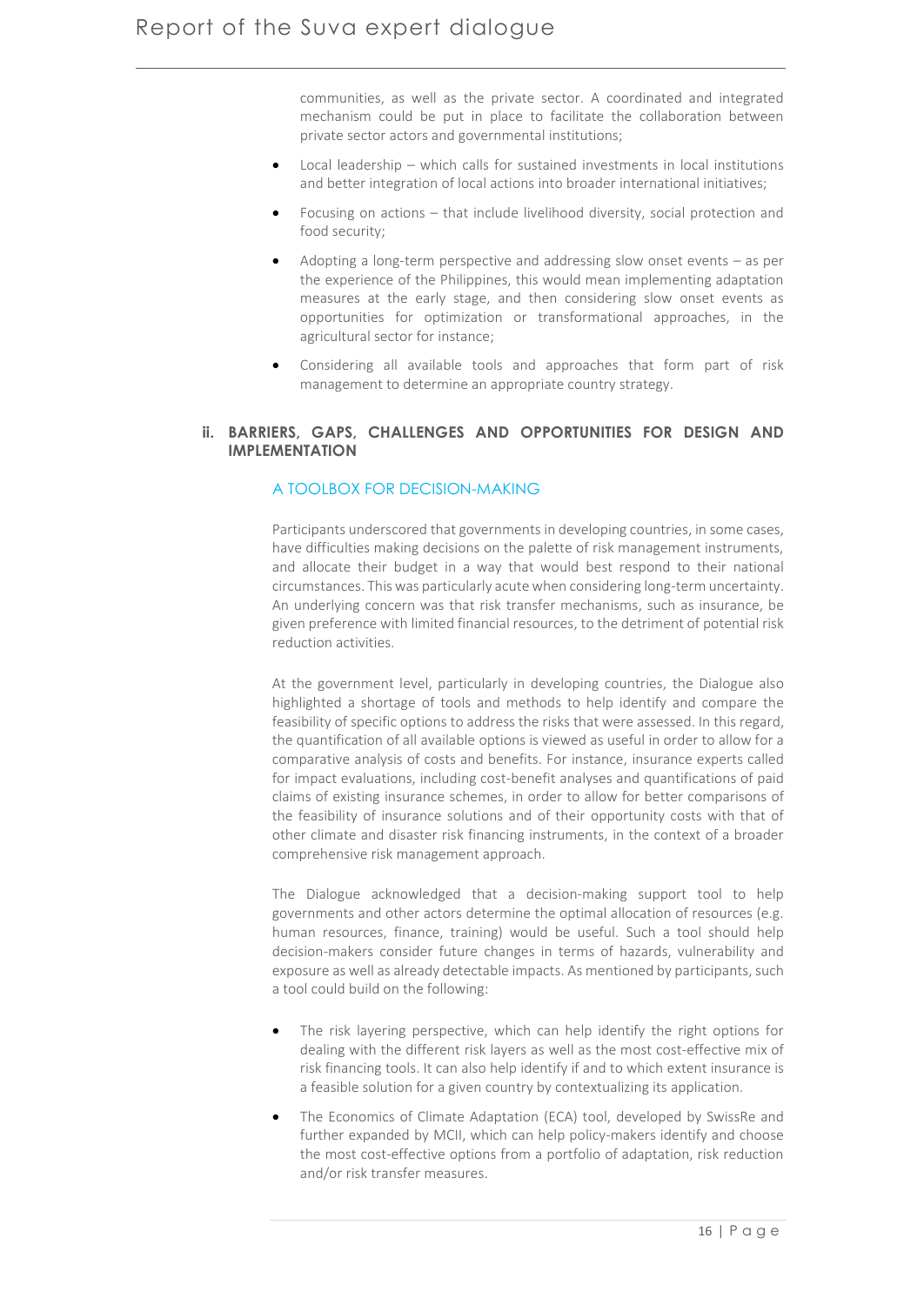The implementation of a comprehensive risk management approach in developing countries calls for technical and financial support to risk assessment, decision making processes, and implementation, particularly at the local level.

Further, participants pointed to the need to map comprehensively which types of financial instruments could cover different types of impacts at the global level. It involves collecting case studies on different countries and for addressing different levels of risks. At the national level, a similar mapping exercise needs to be complemented with cost-benefit analyses that would allow for the comparison of different climate disaster and risk financing instruments.

Some participants suggested that this mapping could be supported through the UNFCCC. It was also underlined that developing countries would require support to conduct the analyses needed and carry out such a full-fledged costs and benefits comparison of different climate disaster and risk financing instruments.

# SUPPORT FOR DEVELOPING COUNTRIES

Further to comparison analysis for optimizing risk management options, support is also required for subsequent planning and implementation phases of the comprehensive risk management approach.

In this regard, participants pointed to a need for a better understanding of ways in which the Green Climate Fund (GCF) and other financial mechanisms and entities can support such processes, as well as their current limitations. The Dialogue also explored the role which regional organizations can play. For example, in the Pacific, regional centres are supporting the policy process of comprehensive risk management through provision of technical support in relation to climate change action, access to climate and disaster risk financing, and linking national plans and priorities to global frameworks.

## INSTITUTIONAL ARRANGEMENTS

Some participants highlighted the importance of coordination of between national ministries in order to effectively manage the different aspects of slow onset events in a holistic fashion.

According to the experience shared by the Pacific Islands Forum, the key group to engage in the discussion on managing slow onset events are the ministers of finance, economy and planning, which collectively play an important role in planning and budgeting for the countries. Those ministers should have a good understanding of climate risks and linkages to sustainable development as they develop national budgets and planning. Further, the Dialogue discussed the importance of taking an integrated approach that enables coordination across ministries, different governance levels and across sectors, so as to improve planning, implementation and accountability.

# ACCESS TO FINANCE

A number of participants from developing countries and civil society organizations highlighted challenges regarding accessing post-disaster financial resources, including for the recovery and reconstruction phases. While the Dialogue introduced emerging anticipatory approaches in this regard, such as forecast-based financing, there is further scope for making them more widely available.

One way to achieve this, as some participants highlighted, is through better interplay among humanitarian action, climate finance and policy architecture. In this regard, the International Federation of Red Cross and Red Crescent Societies (IFRC) reported their initiative on convening relevant professionals from disaster risk reduction, sustainable development, and climate change adaptation, with a view to integrating differing perspectives and enabling them to work in a more complementary and mutually supportive way.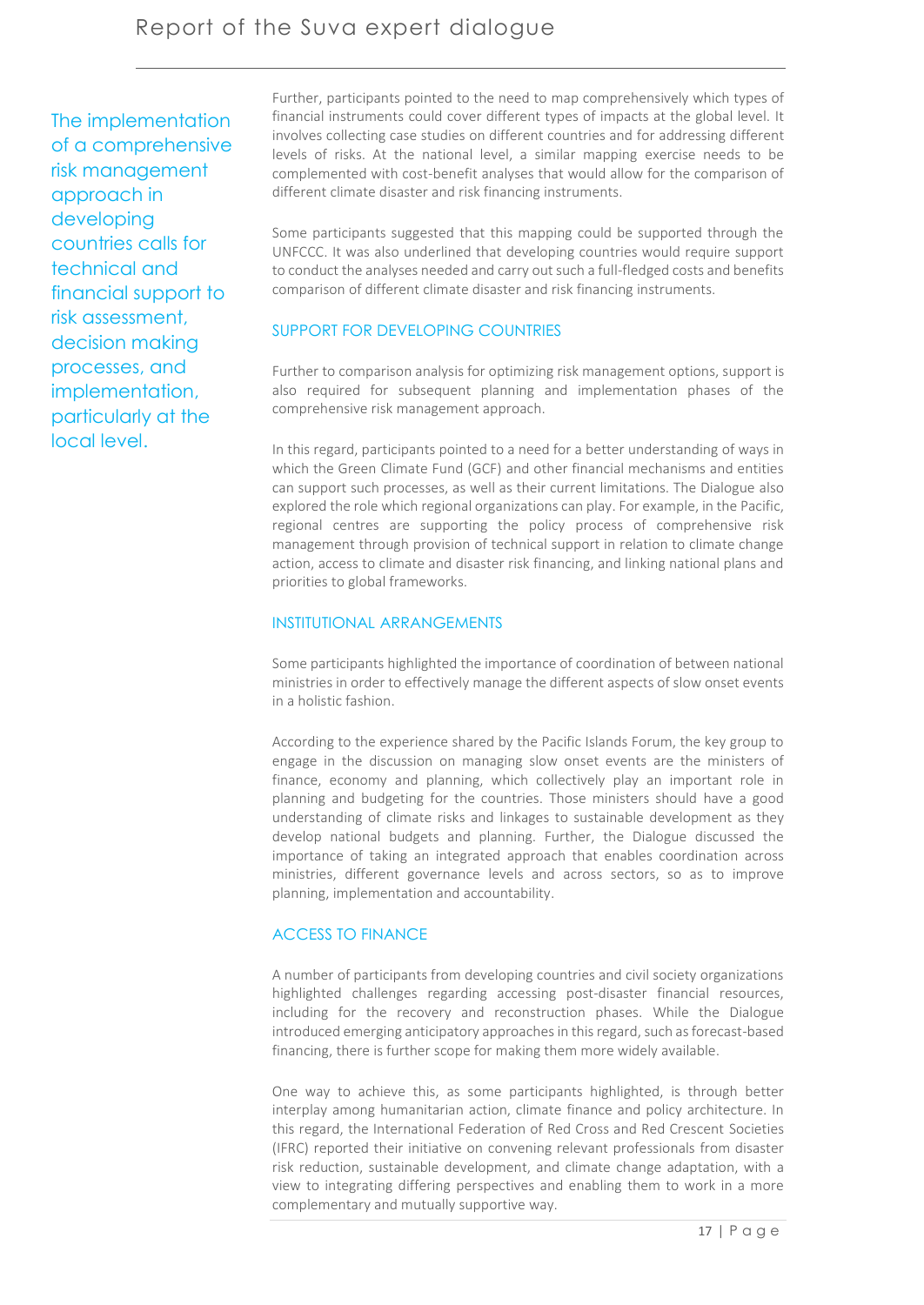As shared in the Dialogue, access to finance is particularly pressing for governments from African countries and the Pacific Islands, which struggle to access international re-insurance and capital markets, and lack adequate domestic financial markets. These circumstances, in some cases, result in self-insurance being the only form of risk transfer in practice. Innovative sources of funding and strategies for planned relocation are urgently required to deal with the impacts of slow onset events, according to the experience of Vanuatu and of some of the civil society organizations.

## **iii. SUPPORT AND ENABLING ENVIRONMENT**

This section contains views shared during the Dialogue on the support and enabling environments that are currently in place at the international, regional and national levels, for averting, minimizing and addressing loss and damage. It looks specifically at some of the limitations of current support systems and enabling environments, and explores potential solutions to address those limitations, building on existing pioneering initiatives. Lastly, this section maps out the organizations and communities of practice identified during the Dialogue for providing support to the planning and implementation of approaches for averting, minimizing and addressing loss and damage.

## AT THE INTERNATIONAL LEVEL

At the international level, the Sendai framework for Disaster Risk Reduction, Agenda 2030 and the Paris Agreement have contributed to establishing a favourable enabling environment for countries to take action that would contribute to averting, minimizing and addressing loss and damage.

Several UNFCCC constituted bodies were mentioned as possible sources for support in general. In addition to the Executive Committee, participants indicated the Technology Executive Committee (TEC) and the CTCN for support related to technology; the PCCB for capacity-building related support; the LEG for its expertise; and the Standing Committee on Finance (SCF) and the GCF in relation to financial support.

One participant also suggested that the Executive Committee develop additional guidance on comprehensive risk management planning to help countries develop plans to address loss and damage that could subsequently be used for requesting financing. In a set-up similar to that providing support to NAPs under the UNFCCC, it was suggested that the Executive Committee may also facilitate capacity-building activities and access to financing.

In regard to finance, some participants stressed the importance of considering how the Financial Mechanism under the UNFCCC can help generate support for risk management. If this prove insufficient, consideration of an additional funding modality for risk assessments under the GCF was suggested. Regarding risk transfer solutions, the GCF was also mentioned repeatedly as a potential mechanism to financially support developing countries and to incentivize the development of innovative, pro-poor approaches, including through smart premium support. The Global Environment Facility (GEF), in particular the LDCF, was also mentioned as alternative channels to develop funding mechanisms to address loss and damage through smart premium support. Lastly, risk retention was viewed as an area for which a new GCF window or trust fund could be created.

Regarding the financing of those possible mechanisms to support enhancements of existing projects or projects related to loss and damage, the following ideas were shared: debt-for-resilience swaps, an international transaction tax, and different types of carbon levies or proceeds from emissions trading schemes. A corollary

The assessment of the effectiveness of the current international support architecture is important to consider complementary support measures that would respond to the capacity, technical and financial needs of developing countries in addressing residual risks.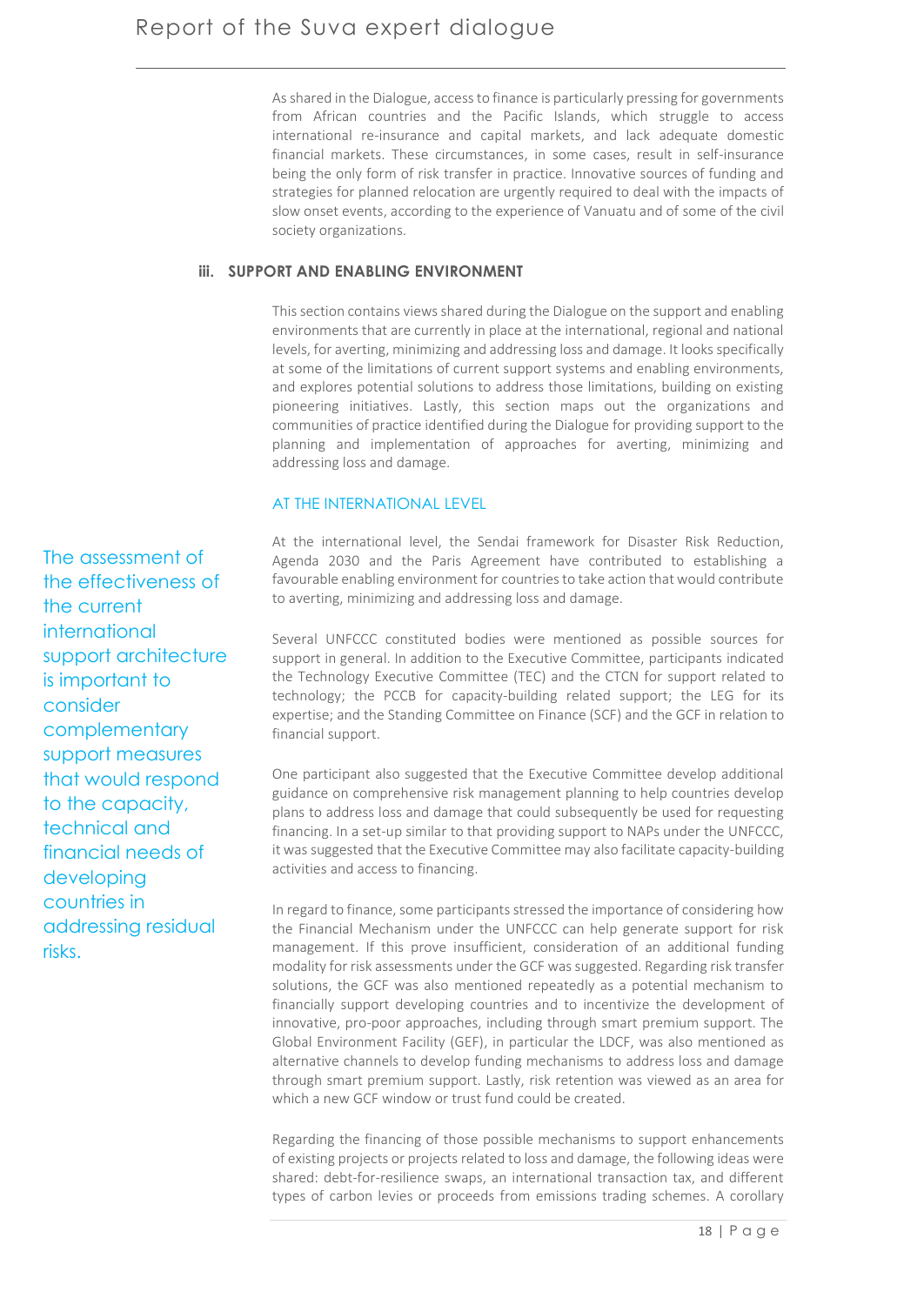solution was to establish an international solidarity fund, potentially financed on the basis of the polluter-pays-principle.

## AT THE REGIONAL AND NATIONAL LEVELS

At the regional level, participants drew attention to initiatives such as the Pacific Islands Climate Change Insurance Facility that will build on the experience of PCRAFI but widen the coverage of the facility beyond insurance to deal with the effects of climate change, especially in terms of slow onset events, and including through social support and new financial instruments. The Pacific Resilience Fund was also recently endorsed in the region as a means to finance risk reduction activities and improve the climate resilience of communities, infrastructure and economies in the Pacific.

At the national level, the Seychelles shared insights from their climate change adaptation trust fund, which is funded by private sector philanthropists, and finances disaster risk reduction and social resilience plans in order to better adapt to the adverse effects of climate change. The fund is accessible to all actors at the local level.

Disaster risk management legislation was also viewed as a contributing factor to enhancing enabling environments at the national level.

At both regional and national levels, opportunities for scaling up risk management includes enhancing cooperation across public and private institutions. In particular, public-private-partnerships (PPPs) are viewed as key catalysts for the development of insurance products, among other support systems to manage climate-related risks, in developing countries. Such PPPs should include local communities, stakeholders and civil society organizations, as a multi-stakeholder approach contributes to the sustainability and long-term success of insurance schemes.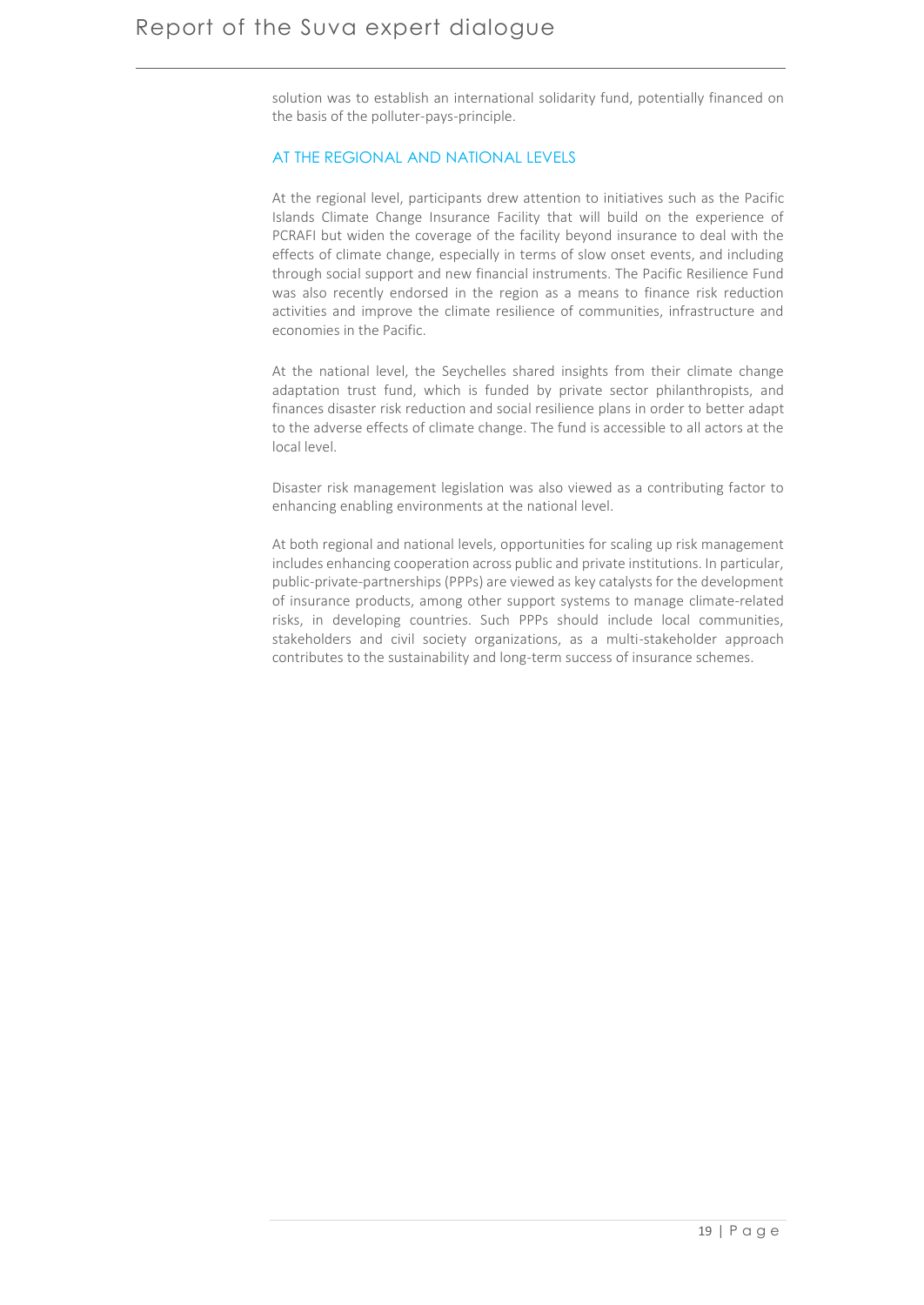# ORGANIZATIONS THAT CAN HELP SUPPORT IMPLEMENTATION AND SCALING UP OF APPROACHES IN DEVELOPING COUNTRIES

The following table provides an overview of the communities of practice and organizations that are currently providing support to the implementation and scaling up of risk management approaches, according to interventions made during the Dialogue.

|                                             | Data and<br>knowledge                                                                                                                                                                                                                                   | Capacity<br>building                                                                                                                                                                                             | <b>Finance</b>                                                                                                                                                                                                   | <b>Technology</b>               |
|---------------------------------------------|---------------------------------------------------------------------------------------------------------------------------------------------------------------------------------------------------------------------------------------------------------|------------------------------------------------------------------------------------------------------------------------------------------------------------------------------------------------------------------|------------------------------------------------------------------------------------------------------------------------------------------------------------------------------------------------------------------|---------------------------------|
| Communities of<br>practice/<br>institutions | • Earth observation<br>community<br>• Humanitarian<br>community<br>• Development<br>institutions<br>• Insurance industry<br>• Research<br>institutions                                                                                                  | • Humanitarian<br>community<br>• Development<br>institutions                                                                                                                                                     | • International<br>aid/Developme<br>nt institutions<br>$\bullet$ Climate<br>finance<br>institutions<br>• Philanthropic<br>organizations<br>• Private sector                                                      | Private<br>sector               |
| International<br>level<br>organizations     | • Open Climability<br>Suite<br>• EU/Copernicus<br>$\bullet$ EU/Global<br>Covenant of<br>Mayors on<br>Climate and<br>Energy<br>· UNFCCC (Fiji<br>Clearing House for<br>Risk Transfer)<br>• UNISDR<br>(indicators)<br>• Swiss Re<br>MCII<br>$\bullet$ WMO | • InsuResilience<br>Initiative<br>$\bullet$ EU/Global<br>Covenant of<br>Mayors on<br>Climate and<br>Energy<br>• IFRC (Partners<br>for resilience<br>programme)                                                   | $\bullet$ IFRC<br>$\bullet$ Oxfam                                                                                                                                                                                | $\bullet$ TEC<br>$\bullet$ CTCN |
| <b>Regional level</b><br>organizations      | • African Adaptation<br>Initiative                                                                                                                                                                                                                      | • Caribbean<br>Catastrophe<br>Risk Insurance<br>Facility (CCRIF)<br>• African Risk<br>Capacity (ARC)<br>$\bullet$ Pacific<br>Catastrophe<br><b>Risk</b><br>Assessment<br>and Financing<br>Initiative<br>(PCRAFI) | • Caribbean<br>Catastrophe<br>Risk Insurance<br>Facility (CCRIF)<br>• African Risk<br>Capacity (ARC)<br>$\bullet$ Pacific<br>Catastrophe<br><b>Risk</b><br>Assessment<br>and Financing<br>Initiative<br>(PCRAFI) |                                 |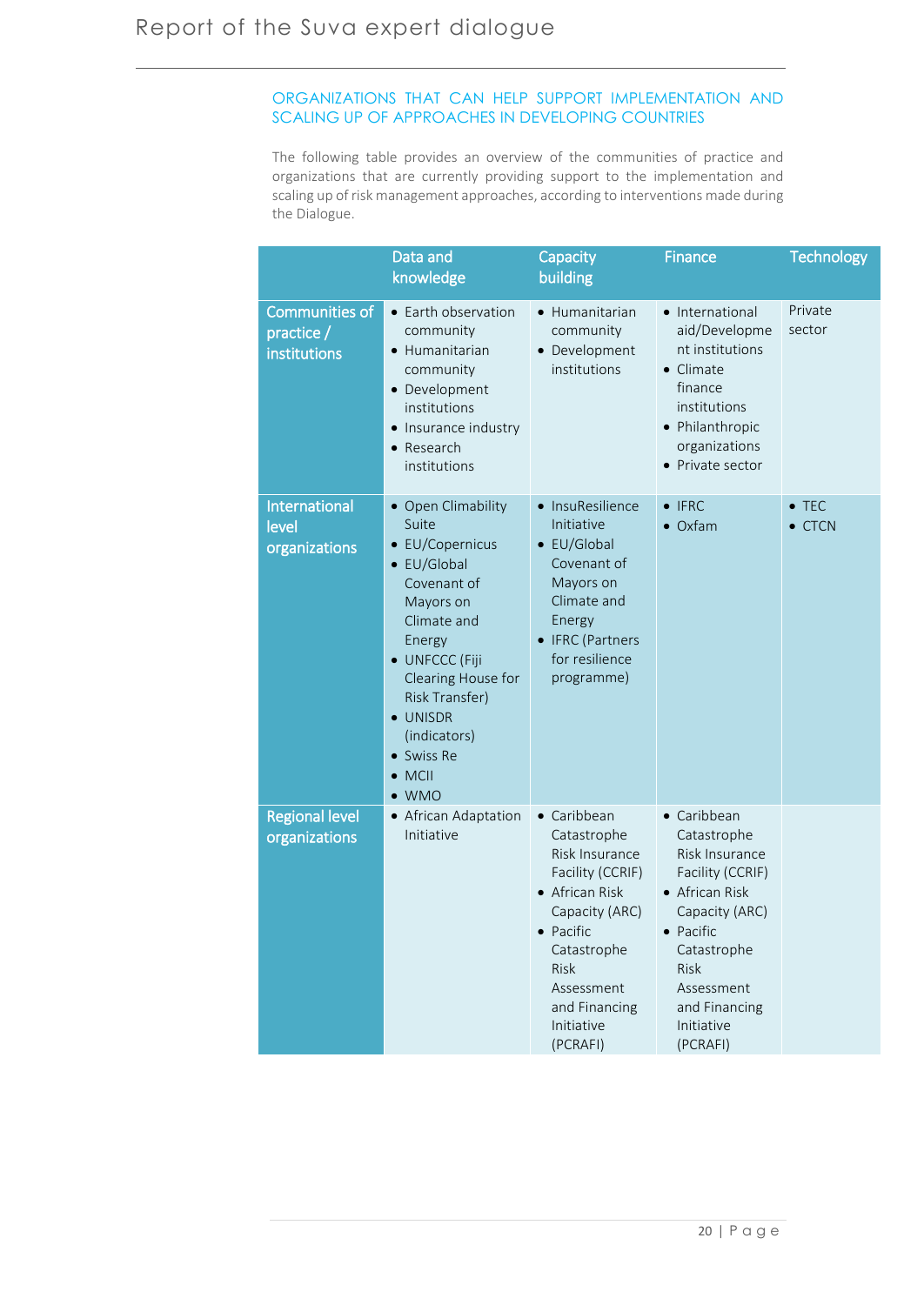# **Annex I – Agenda of the Dialogue**

# 2 May 2018

| <b>Opening plenary session</b>         |                                                                                                                                                                                                                                                                                                     |                                                                                                                                                                                                                                                                                            |  |  |  |  |
|----------------------------------------|-----------------------------------------------------------------------------------------------------------------------------------------------------------------------------------------------------------------------------------------------------------------------------------------------------|--------------------------------------------------------------------------------------------------------------------------------------------------------------------------------------------------------------------------------------------------------------------------------------------|--|--|--|--|
| 15:00-15:30                            | Welcoming remarks by the COP presidency and the SBI chair<br>Opening remarks by the Excom co-chairs<br>Introduction by the facilitator, Ms. Musonda Mumba, UN Environment                                                                                                                           |                                                                                                                                                                                                                                                                                            |  |  |  |  |
| <b>Parallel roundtable discussions</b> |                                                                                                                                                                                                                                                                                                     |                                                                                                                                                                                                                                                                                            |  |  |  |  |
| $15:40 - 16:50$                        | Risk assessment (Chamber hall)<br>Facilitator: Simon Young,<br>➤<br>Caribbean Risk Managers Ltd<br>Rapporteur team: Sönke Kreft and<br>➤<br>Viktoria Seifert, Munich Climate<br>Insurance Initiative/ United<br><b>Nations University</b>                                                           | Risk reduction (Lower Conference<br>Room/AHH)<br>Facilitator: David Stevens, UNISDR<br>$\triangleright$<br>Rapporteur team: Lena Weingartner<br>➤<br>and Mairi Dupar, Overseas<br>Development Institute                                                                                    |  |  |  |  |
| 16:50-18:00                            | Risk transfer (Chamber hall)<br>Facilitator: Swenja Surminski,<br>⋗<br>London School of Economics<br>Rapporteur team: Sönke Kreft and<br>➤<br>Viktoria Seifert, Munich Climate<br>Insurance Initiative/ United<br><b>Nations University</b>                                                         | Risk retention (Lower Conference<br>Room/AHH)<br>Facilitator: Reinhard Mechler,<br>➤<br>International Institute for Applied<br><b>Systems Analysis</b><br>≻<br>Rapporteur team: Britta Horstmann,<br>German Development Institute, and<br>Nicola Tollin, University of Southern<br>Denmark |  |  |  |  |
| 3 May 2018                             |                                                                                                                                                                                                                                                                                                     |                                                                                                                                                                                                                                                                                            |  |  |  |  |
| 15:00-15:40                            | <b>Opening plenary session</b><br>Reporting back from the parallel roundtable discussions                                                                                                                                                                                                           |                                                                                                                                                                                                                                                                                            |  |  |  |  |
| Roundtable discussions                 |                                                                                                                                                                                                                                                                                                     |                                                                                                                                                                                                                                                                                            |  |  |  |  |
| 15:40-16:40                            | Managing risks comprehensively: extreme weather events<br>Facilitator: Olivier Mahul, World Bank<br>⋗<br>➤<br>Rapporteur team: Anne de Riedmatten, International Federation of Red Cross<br>and Red Crescent Societies, and Marilyn Averill, University of Colorado at<br>Boulder                   |                                                                                                                                                                                                                                                                                            |  |  |  |  |
| $16:40 - 17:40$                        | Managing risks comprehensively: slow onset climatic processes<br>Facilitator: Musonda Mumba, UN Environment<br>⋗<br>Rapporteur team: Marilyn Averill, University of Colorado at Boulder, and Anne<br>➤<br>de Riedmatten, International Federation of Red Cross and Red Crescent<br><b>Societies</b> |                                                                                                                                                                                                                                                                                            |  |  |  |  |
| 17:40-18:00                            | <b>Closing plenary session</b><br>Reporting on the outcomes of the Dialogue<br>Closing remarks and way forward by the Excom co-chairs                                                                                                                                                               |                                                                                                                                                                                                                                                                                            |  |  |  |  |